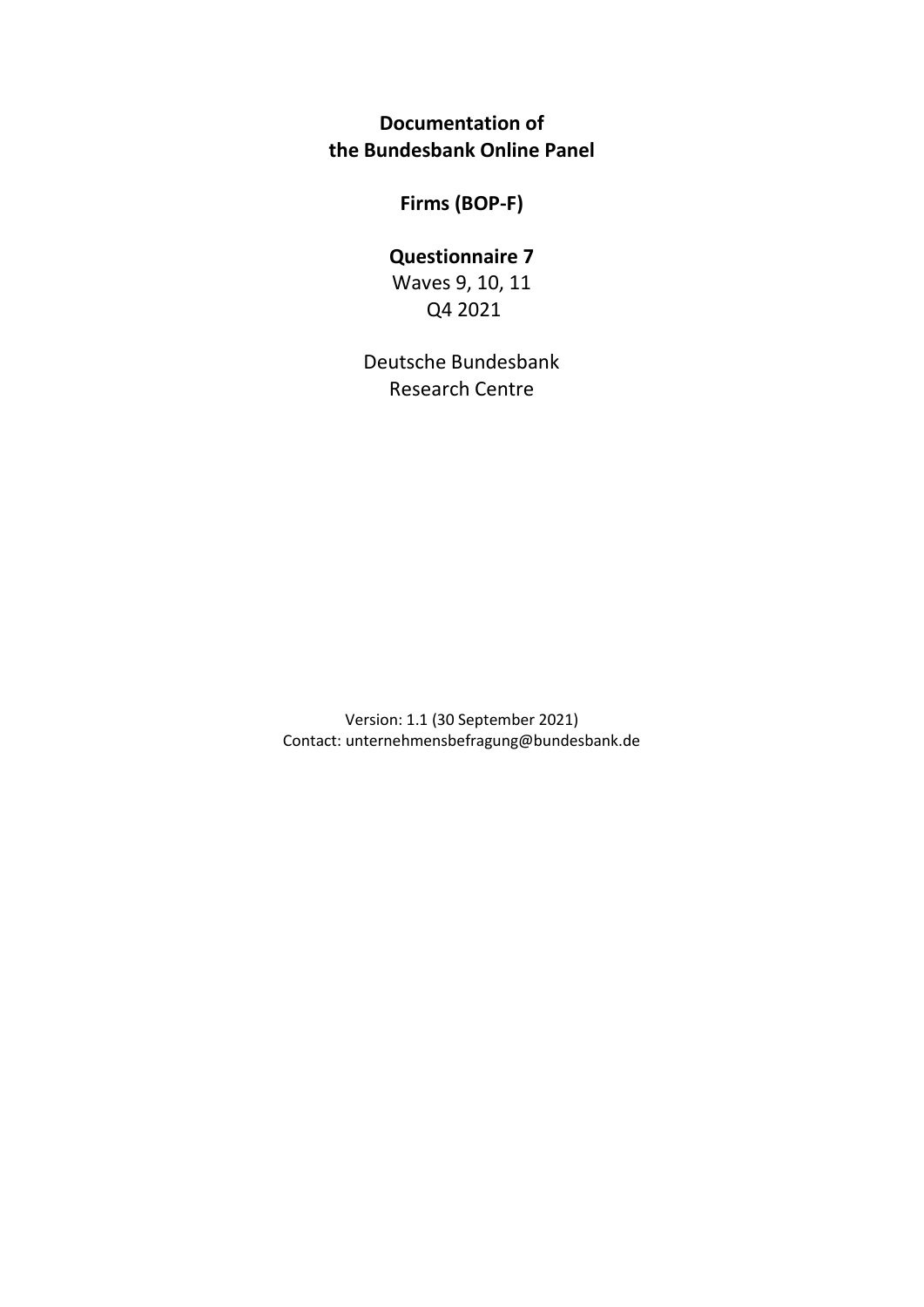# **Notes**

# **a General coding**

For all questions, the following codes apply.

| -9999   | Dropout: The respondent did not answer the question due to dropout.                               |
|---------|---------------------------------------------------------------------------------------------------|
| -9998   | No answer: The respondent clicked "No answer" instead of answering the question.                  |
| $-9997$ | Don't know: The respondent clicked "Don't know" instead of answering the question.                |
| -9996   | Does not apply: The respondent clicked "Does not apply to my enterprise" instead of answering the |
|         | question.                                                                                         |
| $-6666$ | Does not apply: The question or response option was not shown to the respondent due to filters or |
|         | prior item non-response.                                                                          |
| $-5555$ | Recoded by BBk: A coding or data error that was recorded by the Bundesbank                        |

#### **b Legend for question header**

Each question header includes information on the name of the question, whether it was part of the core questionnaire ("Core"), included for a specific project ("Pro"), or part of descriptive statistics ("Descript"), the broad topic and the variable name(s).

| Legend    | Question<br>name | Question source | Topic                     | Variable name    |
|-----------|------------------|-----------------|---------------------------|------------------|
| Example 1 | 003              | Core            | Perceived problems        | percprob [a-i]   |
| Example 2 | 103              | Pro             | Supply chains qualitative | suppchains_[a-b] |

# **c Question filtering and coding**

Coding details, filters and conditional redirects are highlighted using Courier**.** If questions are posed to all respondents, this is not explicitly stated. For filtered questions, the filter is listed at the top and refers to the question name, e.g.:

| 103 | Pro | Supply chain problems domestic or foreign | suppchain [a-b] |
|-----|-----|-------------------------------------------|-----------------|
|     |     | Input filter: 001 d = 6   7   8   9   10  |                 |

#### **d Variable names**

Variable names are indicated in the top right corner. If the question has multiple items, the items are indicated by underscores and a letter. Enumeration letters correspond to variable names. The coding of the variables is numeric and indicates the scale.

| A001                          | Core                                                                                                  | <b>Perceptions qualitative</b>                                  | percmacroquali [a-i] |  |  |  |  |
|-------------------------------|-------------------------------------------------------------------------------------------------------|-----------------------------------------------------------------|----------------------|--|--|--|--|
|                               | <b>QUESTION:</b> How did the following metrics develop in your enterprise in April 2021 compared with |                                                                 |                      |  |  |  |  |
|                               | the previous month, i.e. March 2021?                                                                  |                                                                 |                      |  |  |  |  |
|                               | $1 =$ Decreased significantly                                                                         |                                                                 |                      |  |  |  |  |
| $2$ = Decreased slightly      |                                                                                                       |                                                                 |                      |  |  |  |  |
|                               | $3 =$ Stayed roughly the same                                                                         |                                                                 |                      |  |  |  |  |
| $4$ = Increased slightly      |                                                                                                       |                                                                 |                      |  |  |  |  |
| $5 =$ Increased significantly |                                                                                                       |                                                                 |                      |  |  |  |  |
|                               | $-9996$ = Does not apply to my enterprise                                                             |                                                                 |                      |  |  |  |  |
|                               |                                                                                                       |                                                                 |                      |  |  |  |  |
| Turnover<br>a                 |                                                                                                       |                                                                 |                      |  |  |  |  |
| b                             | Employment (measured in hours worked)                                                                 |                                                                 |                      |  |  |  |  |
| С                             | Access to intermediate inputs                                                                         |                                                                 |                      |  |  |  |  |
| d                             | Current trade receivables                                                                             |                                                                 |                      |  |  |  |  |
| e                             | Current trade payables                                                                                |                                                                 |                      |  |  |  |  |
|                               | Short-term liquidity                                                                                  |                                                                 |                      |  |  |  |  |
| g                             | Need for credit financing                                                                             |                                                                 |                      |  |  |  |  |
| h                             | Access to financing sources                                                                           |                                                                 |                      |  |  |  |  |
|                               |                                                                                                       | Inventories (stock of intermediate products and finished goods) |                      |  |  |  |  |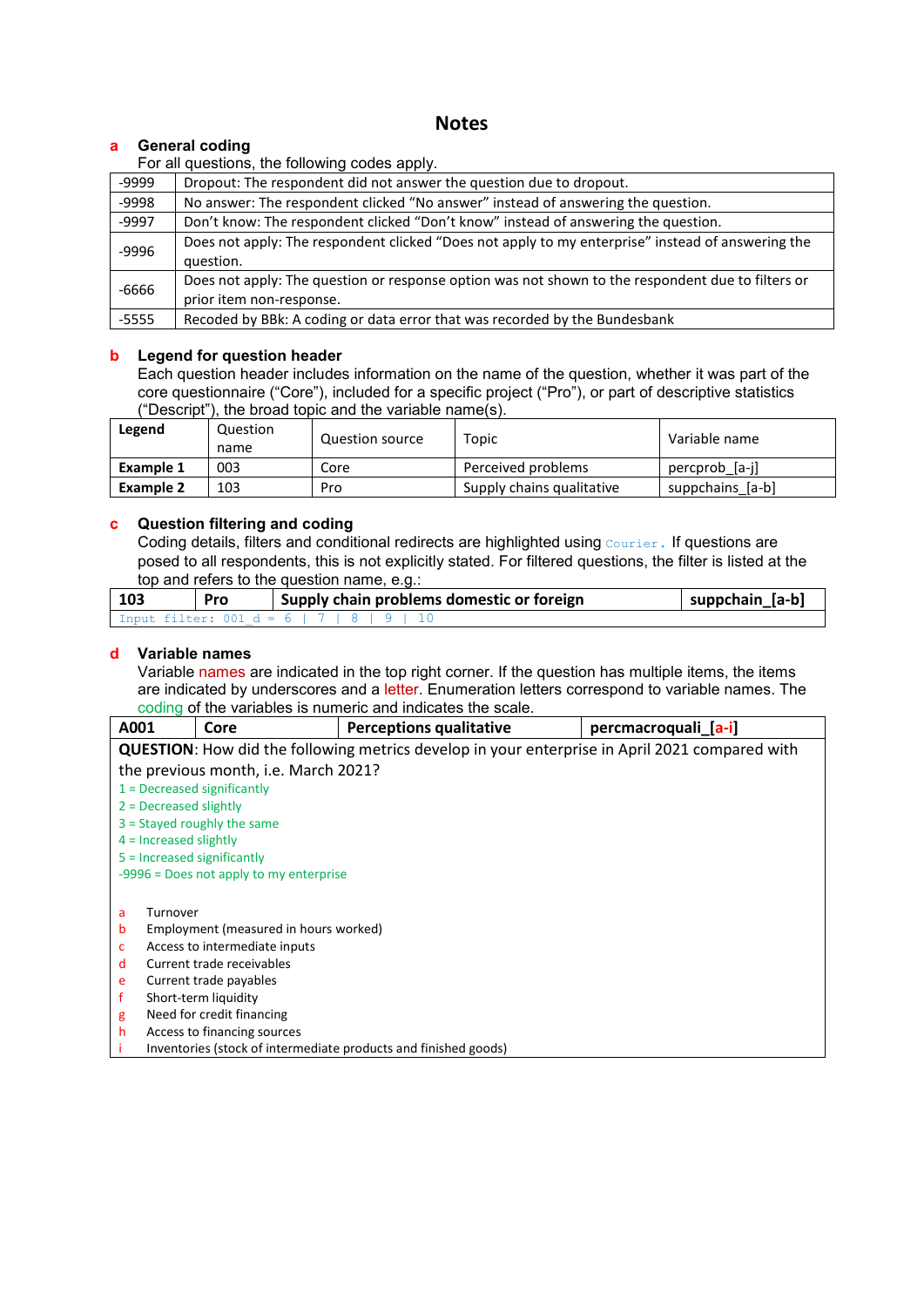# **List of questions**

| Variable name               | <b>Topic</b>                                      | <b>Questionnaire 7</b> | Origin          |
|-----------------------------|---------------------------------------------------|------------------------|-----------------|
| yearest                     | Year established                                  | 703A                   | Pro F           |
| percmacro_[a-g]             | Perceptions qualitative                           | X01                    | Core            |
| expmacro_[a-g]              | <b>Expectations qualitative</b>                   | X02                    | Core            |
| keyrateprob_[a-j]           | Development key rate probabilistic                | <b>X04A</b>            | Core            |
| inflexpoint                 | Inflation expectations quantitative               | X04B                   | Core            |
| infexprob_[a-j]             | Inflation expectations probabilistic              | 711                    | Core HH         |
| secondinfexquant            | Second-order inflation expectations quantitative  | 701                    | Pro 6           |
| secondinfexprob [a-j]       | Second-order inflation expectations probabilistic | 702                    | Pro 6           |
| salespast                   | Sales past quarter quantitative                   | <b>X05A</b>            | Core            |
| salesfuture_[a-e]           | Sales comparable quarter prediction               | X <sub>05</sub> B      | Core            |
| salesprob_[a-e]             | Sales comparable quarter probabilistic            | <b>X05C</b>            | Core            |
| pricepast                   | Price change past year quantitative               | <b>X06A</b>            | Core            |
| pricefuture                 | Price change next year quantitative               | X <sub>06</sub> B      | Core            |
| priceunc                    | Price change uncertainty                          | <b>X06C</b>            | Core            |
| emplpast [a, b]             | Employment past quarter                           | <b>X09A</b>            | <b>BiQ Core</b> |
| emplfuture                  | Employment comparable quarter prediction          | X <sub>09</sub> B      | <b>BiQ Core</b> |
| emplunc                     | <b>Employment uncertainty</b>                     | <b>X09C</b>            | <b>BiQ Core</b> |
| creduse1                    | Microfinance credit negotiations                  | <b>X07A</b>            | Core            |
| creduse2 [a-f]              | Microfinance negotiations result                  | X <sub>0</sub> 7B      | Core            |
| financingpast_[a-g]         | Financing sources past                            | <b>X08A</b>            | Core            |
| approvalloan                | Approval bank loan during financial crisis        | 704                    | Pro F           |
| $financing2008_{a}$ [a1-f4] | Financing instruments during financial crisis     | 703B                   | Pro F           |
| financingfuture_[a-g]       | Financing sources future                          | <b>X08B</b>            | Core            |
| wfhpastcorona [a, b]        | Home office after pandemic                        | 705                    | Pro 6           |
| decwfh                      | Decision process home office                      | 706                    | Pro 6           |
| hourorgcorona_[a, b]        | Organisational effort to handle coronavirus       | 707                    | Pro 6           |
| paymentclient_[1a-2n]       | Payment instruments clients                       | 708                    | Pro H           |
| percblockchain              | Perception of blockchain in firms                 | 709                    | Pro Z           |
| useblockchain [a-i]         | Concrete use cases of blockchain in firms         | 710                    | Pro Z           |
| consent                     | Firm characteristics implicit                     | D <sub>01</sub>        | <b>Descript</b> |
| firmemploy_[a-b]            | Firm characteristics explicit employment          | D <sub>02</sub>        | <b>Descript</b> |
| firmturnover [a-b]          | Firm characteristics explicit turnover            | D <sub>03</sub>        | <b>Descript</b> |
| firmsector                  | Firm characteristics explicit economic sector     | D <sub>04</sub>        | <b>Descript</b> |
| firmtype                    | Firm characteristics explicit ownership           | <b>D05</b>             | <b>Descript</b> |
| firmregion                  | Firm characteristics explicit region              | <b>D06</b>             | <b>Descript</b> |
| respondenttype_[a-k]        | <b>Characteristics of respondent</b>              | <b>D07</b>             | <b>Descript</b> |
| feedback_[a-b]              | Feedback questions                                | F <sub>01</sub>        | Core            |
| feedbackopen                | Open feedback question                            | F <sub>02</sub>        | Core            |
| panel                       | Panel participation                               | <b>PO1</b>             | Core            |
| contact                     | Contact                                           | <b>PO2</b>             | Core            |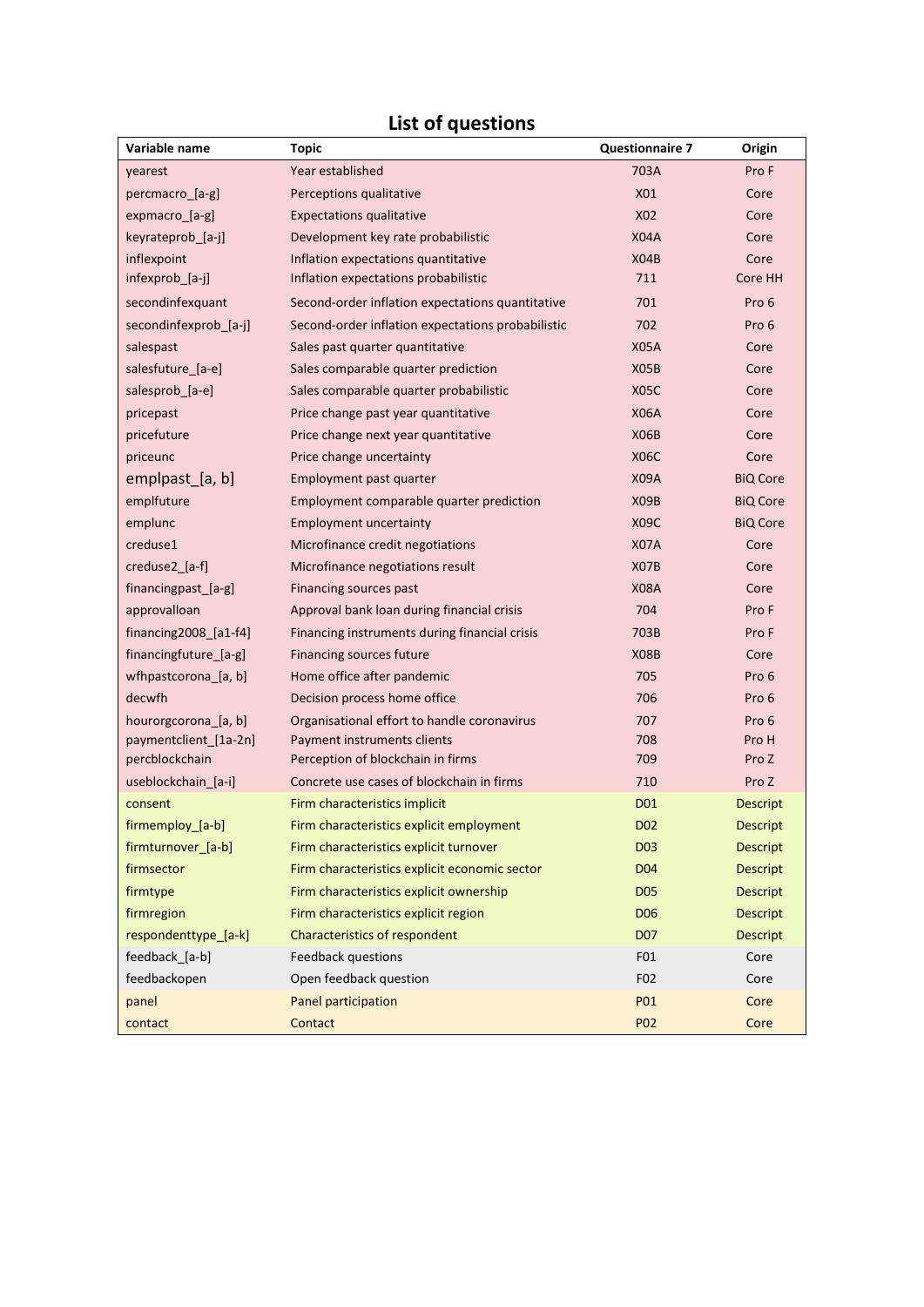| 000   | `ore | _                  |
|-------|------|--------------------|
| _____ | - -  | $\sim$ $\sim$<br>- |

Welcome to the survey of firms conducted on behalf of the Deutsche Bundesbank.

### **Important information concerning the survey:**

- To navigate through the survey, please only use the "Continue" button at the bottom of the screen. Please do not use the buttons in your browser or the back button on your phone or tablet.
- To ensure that the individual questions are displayed correctly, use an up-to-date browser such as Google Chrome, Mozilla Firefox (version 12 or later), Apple Safari (version 6 or later), Opera (version 20 or later) or Microsoft Edge. Using older browsers, particularly Internet Explorer 8 or earlier, can result in limited functionality in terms of design and ease of use.
- During the survey, there is **no** option to go back to questions previously answered. If you would like an overview of the full questionnaire, please send a request to unternehmensbefragung@bundesbank.de.
- If you have any questions, problems or comments about navigating this questionnaire, you can contact the forsa support team from Monday to Friday between 09:00 and 18:00 on the free telephone number 0800 3677202 or by email at bundesbank-unternehmensbefragung@forsa.de. If you have any questions or comments on the content of the survey, please contact the Bundesbank's project team by telephone at +49 (0)69 9566 2080 or by email at unternehmensbefragung@bundesbank.de.

| 000             | Core                                                                                               | <b>Opening 2</b>                                                                                  |  |  |  |
|-----------------|----------------------------------------------------------------------------------------------------|---------------------------------------------------------------------------------------------------|--|--|--|
|                 |                                                                                                    | Thank you for taking the time to complete this survey. The Deutsche Bundesbank would like to know |  |  |  |
|                 | how the economic situation in your firm has changed over time and what you are currently expecting |                                                                                                   |  |  |  |
| for the future. |                                                                                                    |                                                                                                   |  |  |  |
|                 |                                                                                                    |                                                                                                   |  |  |  |

The survey will take roughly 15 to 20 minutes to complete. Your answers will be treated confidentially. It would be a great help to us if you answer the questions as carefully as possible.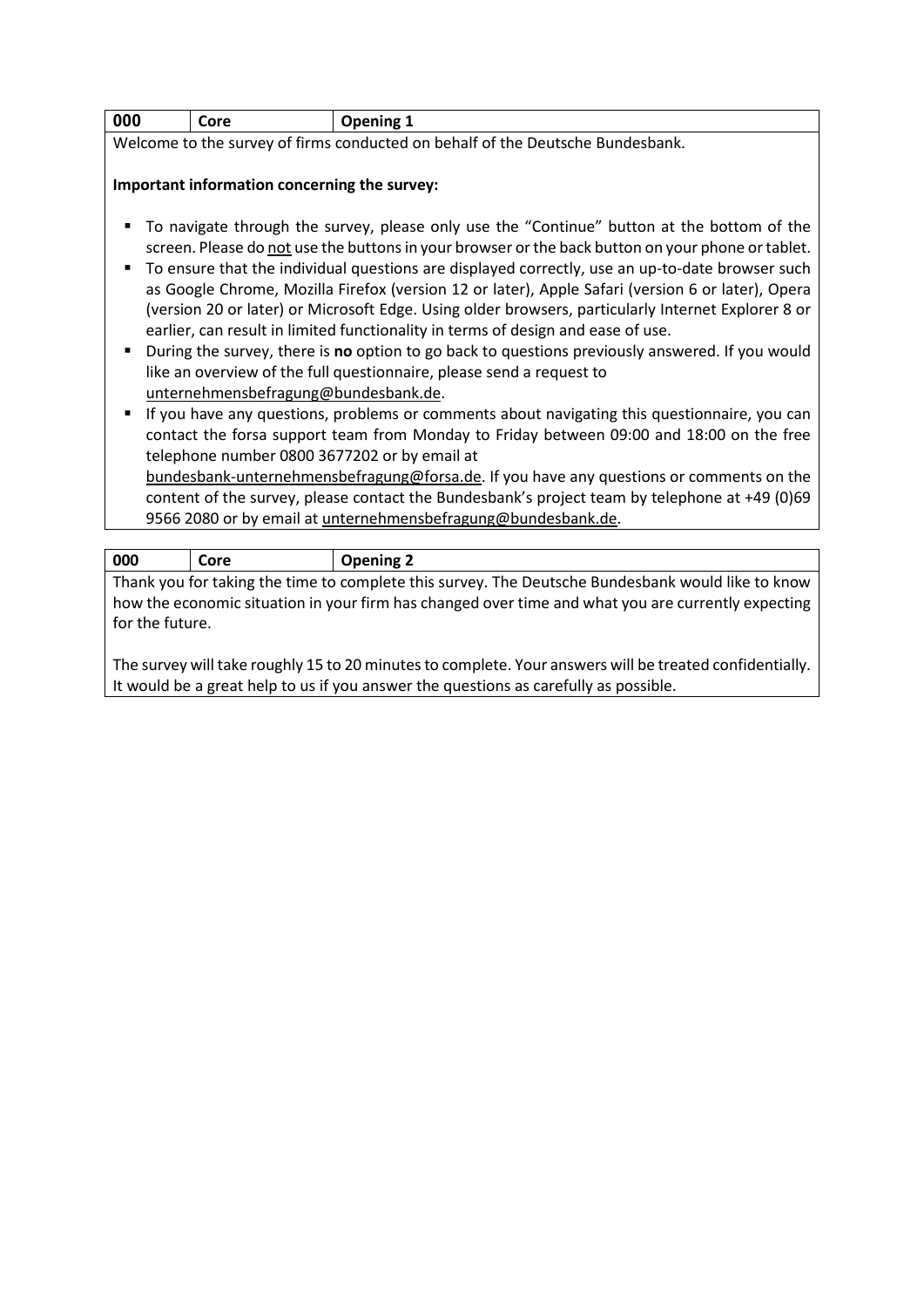| 000 | Core | ening<br>. |
|-----|------|------------|
|     |      |            |

The Deutsche Bundesbank attaches particular importance to protecting your data. All of the information you provide will be treated confidentially in accordance with legal provisions. Only a few employees at a Bundesbank data trustee will see your survey data after pseudonymisation. Bundesbank employees will receive your data only after they have been further anonymised. Published results are completely anonymous and therefore cannot be traced back to your enterprise. Your answers will help the Deutsche Bundesbank to fulfil its statutory tasks (to learn more about the Bundesbank's tasks, please clic[k here\)](https://www.bundesbank.de/en/tasks/central-bank-of-the-federal-republic-of-germany-626946).

Only effectively anonymised data can be passed on to research institutions for research purposes that are related to the Bundesbank's tasks. You will find more information, details of how to contact the project team, and selected results of the survey on the Bundesbank's website: <https://www.bundesbank.de/en/bundesbank/research/pilot-survey-on-the-expectations-of-firms>

Your participation in our survey is of course voluntary. By participating in this survey, you give your consent for your data to be stored, processed and shared for the purposes of the Deutsche Bundesbank fulfilling its tasks. You may withdraw your consent at any time. However, withdrawal of your consent shall not affect the lawfulness of any processing that took place on the basis of this declaration of consent before it was withdrawn.

#### Input filter: if *newcomer* = 1

During the survey, there will be two further requests for consent to link the survey data to business statistics and for another survey (if you would like to know more about this, please clic[k here\)](https://www.bundesbank.de/resource/blob/837014/e888a3b07d0b0461b48d7d532556327d/mL/unternehmensstudie-begleitschreiben-data.pdf). Of course, you can choose not to consent to the above, though we would ask you to take part in the survey and fill in the other information. Your data will help the Deutsche Bundesbank fulfil its statutory tasks.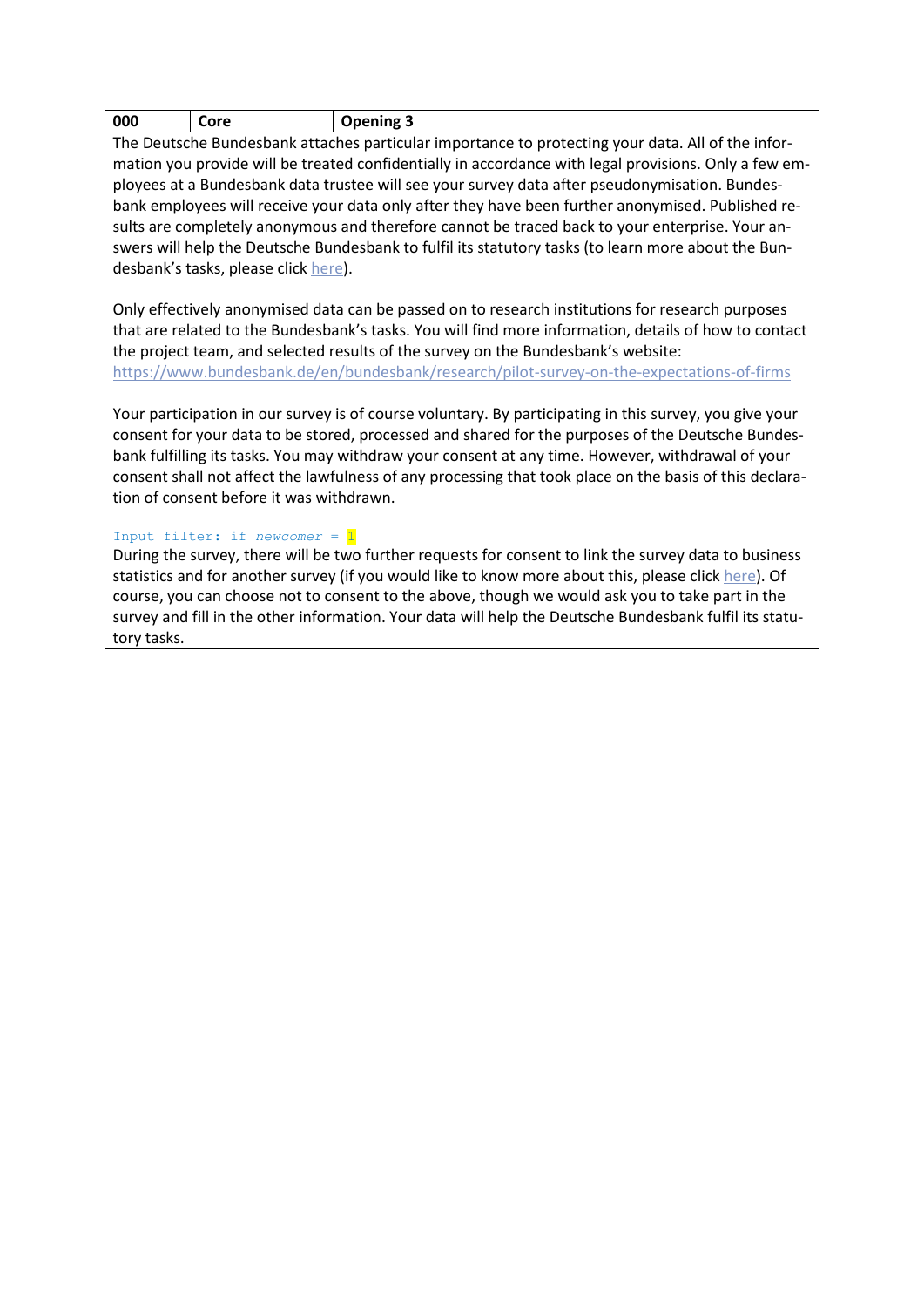|                                                                                                                                                                                                                                                                                                                                                                       | <b>SPLIT SAMPLE 1 - OVERVIEW</b> |  |                  |  | <b>RANDOMISATION 1</b> |  |  |
|-----------------------------------------------------------------------------------------------------------------------------------------------------------------------------------------------------------------------------------------------------------------------------------------------------------------------------------------------------------------------|----------------------------------|--|------------------|--|------------------------|--|--|
| Randomisation dummy: draterandom1                                                                                                                                                                                                                                                                                                                                     |                                  |  |                  |  |                        |  |  |
| The dummy draterandoml splits the sample into three groups of roughly equal size (B1,<br>B2, B3). This split is linked to the randomisation in Wave 5 (May 21). Firms that<br>were assigned to one of the three randomisation groups in Wave 5 (irrespective of<br>whether they responded or not in the end) should be assigned to the same group again<br>this time. |                                  |  |                  |  |                        |  |  |
| draterandom1 = 1 (firms that were in group B1 in Wave $5 + 1/3$ of newcomers + 1/3 of                                                                                                                                                                                                                                                                                 |                                  |  |                  |  |                        |  |  |
| remaining repeaters)<br>draterandom1 = 2 (firms that were in group B2 in Wave $5 + 1/3$ of newcomers + 1/3 of                                                                                                                                                                                                                                                         |                                  |  |                  |  |                        |  |  |
| remaining repeaters)<br>draterandom1 = 3 (firms that were in group B3 in Wave $5 + 1/3$ of newcomers + 1/3 of<br>remaining repeaters)                                                                                                                                                                                                                                 |                                  |  |                  |  |                        |  |  |
|                                                                                                                                                                                                                                                                                                                                                                       | $draterandom1 =$                 |  | $draterandom1 =$ |  | $draterandom1 =$       |  |  |
| Year established                                                                                                                                                                                                                                                                                                                                                      |                                  |  |                  |  | X.                     |  |  |
| Key policy rate                                                                                                                                                                                                                                                                                                                                                       | X                                |  | X                |  | X.                     |  |  |
| First order exp.                                                                                                                                                                                                                                                                                                                                                      | X.                               |  |                  |  |                        |  |  |
| Second order exp.<br>X                                                                                                                                                                                                                                                                                                                                                |                                  |  |                  |  |                        |  |  |
| Financial crisis                                                                                                                                                                                                                                                                                                                                                      |                                  |  |                  |  | X.                     |  |  |
| Payments                                                                                                                                                                                                                                                                                                                                                              |                                  |  | X                |  |                        |  |  |
| Blockchain                                                                                                                                                                                                                                                                                                                                                            |                                  |  | X                |  |                        |  |  |

| 703A                                                                                                                                                                                                                                                                   | Pro F                                       | <b>Year established</b>                                                                                                                          | vearest |  |
|------------------------------------------------------------------------------------------------------------------------------------------------------------------------------------------------------------------------------------------------------------------------|---------------------------------------------|--------------------------------------------------------------------------------------------------------------------------------------------------|---------|--|
|                                                                                                                                                                                                                                                                        | Input filter: draterandom1 =                |                                                                                                                                                  |         |  |
|                                                                                                                                                                                                                                                                        |                                             | "Don't know" and "No answer" shown as soft prompts if no response selected and the                                                               |         |  |
|                                                                                                                                                                                                                                                                        | participant clicked on "Continue".          |                                                                                                                                                  |         |  |
|                                                                                                                                                                                                                                                                        | Values between 1000 and 2021 are supported. |                                                                                                                                                  |         |  |
| If invalid values are entered the following message will be displayed:<br>"Please enter the year the enterprise was established by entering four digits (e.g.<br>1986) in the field or select one of the possible responses below (valid years from<br>1000 to 2021)." |                                             |                                                                                                                                                  |         |  |
|                                                                                                                                                                                                                                                                        |                                             | <b>QUESTION:</b> In what year was your enterprise established?<br>Note: Please enter the year the enterprise was established in the input field. |         |  |

Year the enterprise was established (YYYY): [Input field]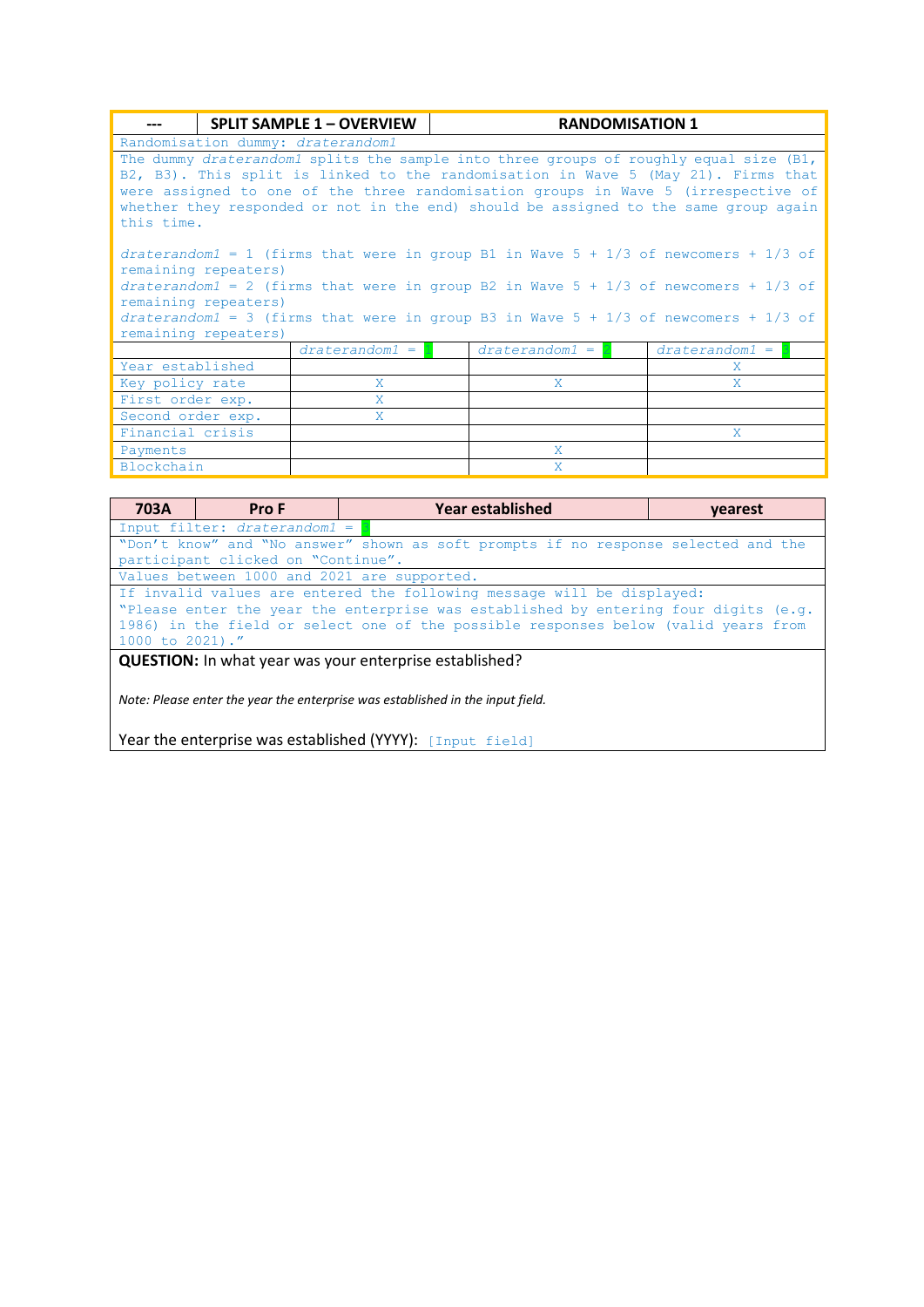| <b>X01</b>                         | Core                                                      | <b>Perceptions qualitative</b>                                                              | percmacro [a-g] |  |  |  |
|------------------------------------|-----------------------------------------------------------|---------------------------------------------------------------------------------------------|-----------------|--|--|--|
|                                    |                                                           | "Don't know" and "No answer" shown as soft prompts if no response selected and the          |                 |  |  |  |
| participant clicked on "Continue". |                                                           |                                                                                             |                 |  |  |  |
|                                    |                                                           | After the term "Access to intermediate inputs" an info box <i> with the following</i>       |                 |  |  |  |
| text is shown:                     |                                                           |                                                                                             |                 |  |  |  |
|                                    |                                                           | "If access to intermediate inputs has deteriorated, please state "decreased" or             |                 |  |  |  |
|                                    | "decreased significantly"."                               |                                                                                             |                 |  |  |  |
|                                    |                                                           | After the term "Access to financing sources" an info box <i> with the following</i>         |                 |  |  |  |
| text is shown:                     |                                                           |                                                                                             |                 |  |  |  |
|                                    |                                                           | "Access to financing sources describes the possibility of using various forms of            |                 |  |  |  |
|                                    |                                                           | external financing to finance your business activities, e.g. bank loans, trade              |                 |  |  |  |
|                                    |                                                           | credits, equity, debt securities or other financing instruments. If the possibili-          |                 |  |  |  |
|                                    |                                                           | ties of using these financing sources have deteriorated, please state "decreased"           |                 |  |  |  |
|                                    | or "decreased significantly"."                            |                                                                                             |                 |  |  |  |
|                                    |                                                           | QUESTION: Please consider the period from end-September 2020 to end-September 2021. How did |                 |  |  |  |
|                                    |                                                           | the following metrics develop in your enterprise during this period?                        |                 |  |  |  |
|                                    |                                                           |                                                                                             |                 |  |  |  |
|                                    | Note: Please select one answer for each row.              |                                                                                             |                 |  |  |  |
|                                    |                                                           |                                                                                             |                 |  |  |  |
|                                    | $1 =$ Decreased significantly                             |                                                                                             |                 |  |  |  |
| $2 =$ Decreased                    |                                                           |                                                                                             |                 |  |  |  |
|                                    | $3 =$ Stayed roughly the same                             |                                                                                             |                 |  |  |  |
| $4 =$ Increased                    |                                                           |                                                                                             |                 |  |  |  |
|                                    | $5 =$ Increased significantly                             |                                                                                             |                 |  |  |  |
|                                    | -9996 = Does not apply to my enterprise                   |                                                                                             |                 |  |  |  |
|                                    |                                                           |                                                                                             |                 |  |  |  |
|                                    | $a =$ Access to intermediate inputs $\langle i \rangle$ : |                                                                                             |                 |  |  |  |
|                                    | $b =$ Current trade receivables:                          |                                                                                             |                 |  |  |  |
|                                    | $c =$ Current trade payables:                             |                                                                                             |                 |  |  |  |
| $d =$ Short-term liquidity:        |                                                           |                                                                                             |                 |  |  |  |
|                                    | $e =$ Need for credit financing:                          |                                                                                             |                 |  |  |  |
|                                    | $f =$ Access to financing sources $\langle i \rangle$ :   |                                                                                             |                 |  |  |  |
|                                    |                                                           | $g =$ Inventories (stock of intermediate products and finished goods):                      |                 |  |  |  |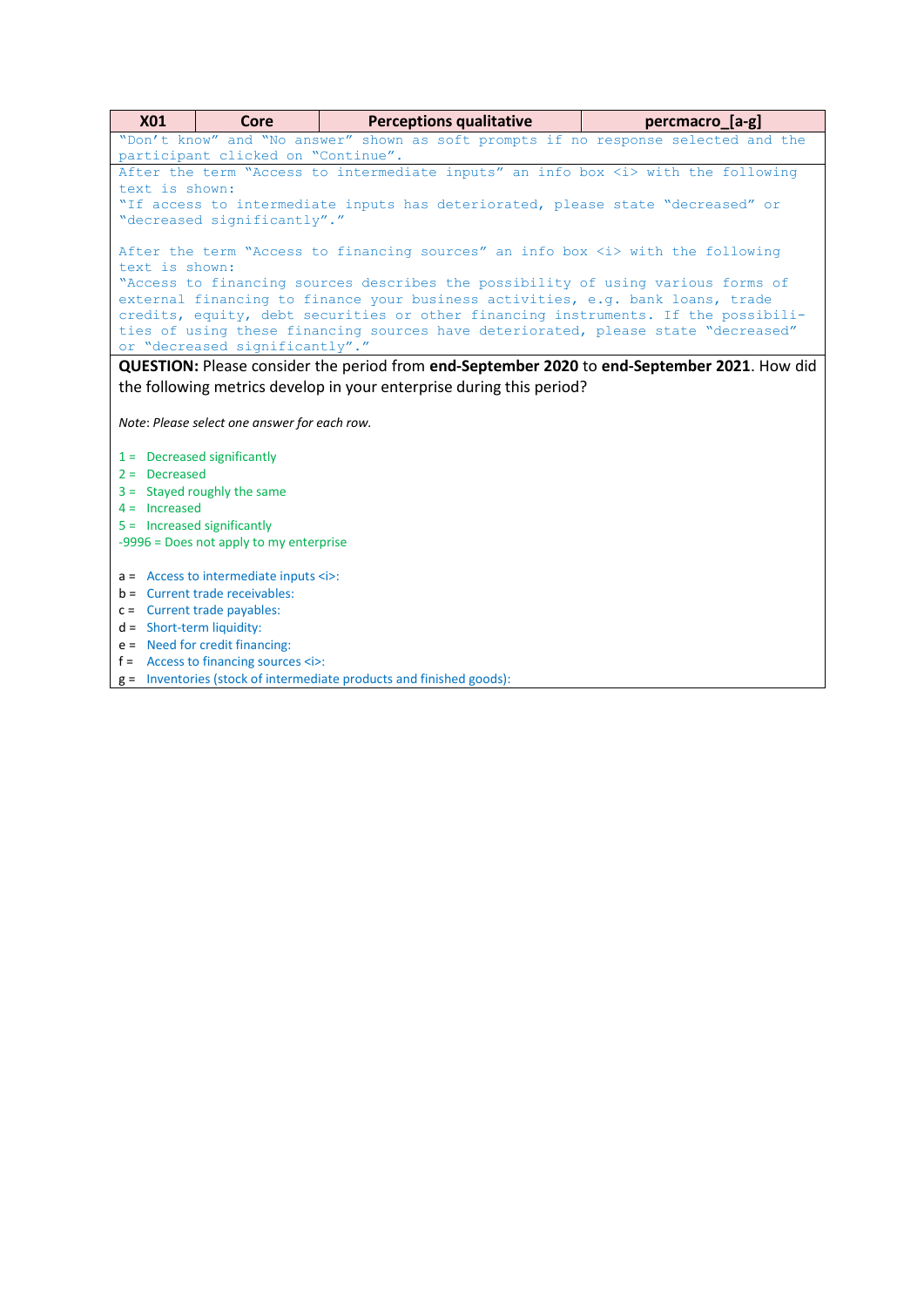| <b>X02</b><br><b>Expectations qualitative</b><br>expmacro [a-g]<br>Core                                 |  |  |  |  |  |
|---------------------------------------------------------------------------------------------------------|--|--|--|--|--|
| "Don't know" and "No answer" shown as soft prompts if no response selected and the                      |  |  |  |  |  |
| participant clicked on "Continue".                                                                      |  |  |  |  |  |
| After the term "Access to intermediate inputs" an info box <i> with the following</i>                   |  |  |  |  |  |
| text is shown:                                                                                          |  |  |  |  |  |
| "If you expect access to intermediate inputs to deteriorate, please state "de-                          |  |  |  |  |  |
| crease" or "decrease significantly"."                                                                   |  |  |  |  |  |
| After the term "Access to financing sources", an info box <i> with the following</i>                    |  |  |  |  |  |
| text is shown:                                                                                          |  |  |  |  |  |
| "Access to financing sources describes the possibility of using various forms of                        |  |  |  |  |  |
| external financing to finance your business activities, e.g. bank loans, trade                          |  |  |  |  |  |
| credits, equity, debt securities or other financing instruments. If you expect the                      |  |  |  |  |  |
| possibilities of using these financing sources to deteriorate, please state "de-                        |  |  |  |  |  |
| crease" or "decrease significantly"."                                                                   |  |  |  |  |  |
| <b>QUESTION:</b> How do you expect the following metrics to develop in your enterprise from end-Septem- |  |  |  |  |  |
| ber 2021 to end-September 2022?                                                                         |  |  |  |  |  |
|                                                                                                         |  |  |  |  |  |
| Note: Please select one answer for each row.                                                            |  |  |  |  |  |
|                                                                                                         |  |  |  |  |  |
| $1 =$ Decrease significantly                                                                            |  |  |  |  |  |
| $2 =$ Decrease                                                                                          |  |  |  |  |  |
| $3 =$ Stay roughly the same                                                                             |  |  |  |  |  |
| $4 =$ Increase                                                                                          |  |  |  |  |  |
| $5 =$ Increase significantly                                                                            |  |  |  |  |  |
| -9996 = Does not apply to my enterprise                                                                 |  |  |  |  |  |
|                                                                                                         |  |  |  |  |  |
| $a =$ Access to intermediate inputs $\langle i \rangle$ :<br>$b =$ Current trade receivables:           |  |  |  |  |  |
| $c =$ Current trade payables:                                                                           |  |  |  |  |  |
| $d =$ Short-term liquidity:                                                                             |  |  |  |  |  |
| $e =$ Need for credit financing:                                                                        |  |  |  |  |  |
| $f =$ Access to financing sources $\langle i \rangle$ :                                                 |  |  |  |  |  |
| $g =$ Inventories (stock of intermediate products and finished goods):                                  |  |  |  |  |  |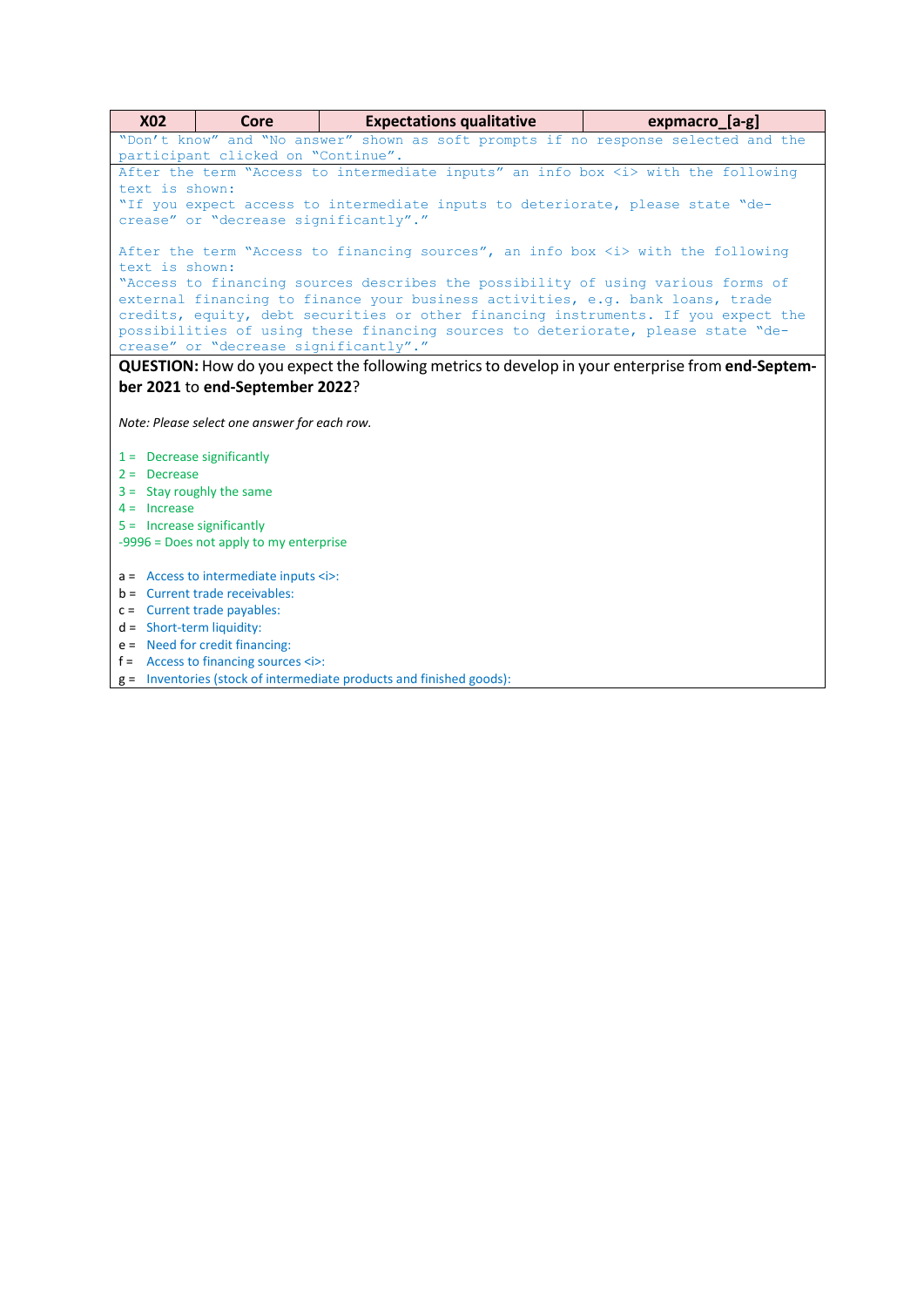| <b>X04A</b>        | Core                                                                                                                                                                                                       | Development key rate probabilistic                                                                                               | keyrateprob_[a-j] |  |  |  |
|--------------------|------------------------------------------------------------------------------------------------------------------------------------------------------------------------------------------------------------|----------------------------------------------------------------------------------------------------------------------------------|-------------------|--|--|--|
|                    |                                                                                                                                                                                                            | Values between 0 and 100 are supported. No decimals are allowed.                                                                 |                   |  |  |  |
|                    | "Don't know" and "No answer" shown as soft prompts if no response selected and the                                                                                                                         |                                                                                                                                  |                   |  |  |  |
|                    | participant clicked on "Continue".                                                                                                                                                                         |                                                                                                                                  |                   |  |  |  |
|                    | The programming of the question requires the sum of the 10 variables to be 100. The<br>current sum of all entered points is shown to the respondent when answering the                                     |                                                                                                                                  |                   |  |  |  |
|                    |                                                                                                                                                                                                            | question. Respondents are asked to correct their responses if the sum does not                                                   |                   |  |  |  |
|                    | equal 100. Fields that were left empty should be assigned 0 after moving to the                                                                                                                            |                                                                                                                                  |                   |  |  |  |
| next question.     |                                                                                                                                                                                                            |                                                                                                                                  |                   |  |  |  |
|                    |                                                                                                                                                                                                            | After the term "policy rate of the European Central Bank (ECB)" an info box <i></i>                                              |                   |  |  |  |
|                    | with the following text is shown:                                                                                                                                                                          |                                                                                                                                  |                   |  |  |  |
|                    |                                                                                                                                                                                                            | "The European Central bank sets three different policy rates. This question is                                                   |                   |  |  |  |
|                    | with the ECB in the short term."                                                                                                                                                                           | about the deposit facility rate at which commercial banks can deposit their money                                                |                   |  |  |  |
|                    |                                                                                                                                                                                                            | If the sum is not equal to 100 the following error message will be displayed:                                                    |                   |  |  |  |
|                    |                                                                                                                                                                                                            | "Please note that your answers to the scenarios have to add up to 100."                                                          |                   |  |  |  |
|                    |                                                                                                                                                                                                            |                                                                                                                                  |                   |  |  |  |
|                    |                                                                                                                                                                                                            | If no values are entered the following error message will be displayed:                                                          |                   |  |  |  |
|                    |                                                                                                                                                                                                            | "Please enter a value in the fields or select one of the possible responses below."                                              |                   |  |  |  |
|                    | Input filter: if draterandom1 =                                                                                                                                                                            |                                                                                                                                  |                   |  |  |  |
|                    |                                                                                                                                                                                                            | <b>QUESTION:</b> We would now like to ask you some questions about macroeconomic developments. In                                |                   |  |  |  |
|                    |                                                                                                                                                                                                            | your opinion, how likely is it that the policy rate of the European Central Bank (ECB) <i> will fluctuate</i>                    |                   |  |  |  |
|                    |                                                                                                                                                                                                            | within the following bands at the end of September 2022?                                                                         |                   |  |  |  |
|                    |                                                                                                                                                                                                            |                                                                                                                                  |                   |  |  |  |
|                    | Input filter: if draterandom1 = $2$                                                                                                                                                                        |                                                                                                                                  |                   |  |  |  |
|                    |                                                                                                                                                                                                            |                                                                                                                                  |                   |  |  |  |
|                    | <b>QUESTION:</b> We would now like to ask you some questions about macroeconomic developments. In<br>your opinion, how likely is it that the policy rate of the European Central Bank (ECB) will fluctuate |                                                                                                                                  |                   |  |  |  |
|                    | within the following bands at the end of September 2022? The ECB's policy rate currently stands at -                                                                                                       |                                                                                                                                  |                   |  |  |  |
|                    |                                                                                                                                                                                                            |                                                                                                                                  |                   |  |  |  |
| $0.5%$ .           |                                                                                                                                                                                                            |                                                                                                                                  |                   |  |  |  |
|                    |                                                                                                                                                                                                            |                                                                                                                                  |                   |  |  |  |
|                    |                                                                                                                                                                                                            |                                                                                                                                  |                   |  |  |  |
|                    | Input filter: if draterandom1 =                                                                                                                                                                            |                                                                                                                                  |                   |  |  |  |
|                    |                                                                                                                                                                                                            | <b>QUESTION:</b> We would now like to ask you some questions about macroeconomic developments. In                                |                   |  |  |  |
|                    |                                                                                                                                                                                                            | your opinion, how likely is it that the policy rate of the European Central Bank (ECB) <i> will fluctuate</i>                    |                   |  |  |  |
|                    |                                                                                                                                                                                                            | within the following bands at the end of September 2022? The ECB's policy rate currently stands at -                             |                   |  |  |  |
|                    | 0.5% and the financial markets are expecting a policy rate of -0.5% at the end of September 2022.                                                                                                          |                                                                                                                                  |                   |  |  |  |
|                    |                                                                                                                                                                                                            |                                                                                                                                  |                   |  |  |  |
|                    |                                                                                                                                                                                                            |                                                                                                                                  |                   |  |  |  |
|                    |                                                                                                                                                                                                            |                                                                                                                                  |                   |  |  |  |
|                    |                                                                                                                                                                                                            | Note: The aim of this question is to determine how likely you think it is that something specific will happen in the future. You |                   |  |  |  |
|                    |                                                                                                                                                                                                            | can rate the likelihood on a scale from 0 to 100, with 0 meaning that an event is completely unlikely and 100 meaning that       |                   |  |  |  |
|                    |                                                                                                                                                                                                            | you are absolutely certain it will happen. Use values between the two extremes to moderate the strength of your opinion.         |                   |  |  |  |
|                    |                                                                                                                                                                                                            | Please note that your answers to the categories have to add up to 100. You can also leave fields empty; these will be saved      |                   |  |  |  |
| as a 0.            |                                                                                                                                                                                                            |                                                                                                                                  |                   |  |  |  |
| Below -2.00%:<br>a |                                                                                                                                                                                                            | [Input field]                                                                                                                    |                   |  |  |  |
| b                  | Between -2.00% and -1.51%:                                                                                                                                                                                 | [Input field]                                                                                                                    |                   |  |  |  |
| с                  | Between -1,50% and -1.01%:                                                                                                                                                                                 | [Input field]                                                                                                                    |                   |  |  |  |
| d                  | Between -1.00% and -0.51%:                                                                                                                                                                                 | [Input field]                                                                                                                    |                   |  |  |  |
| e                  | Between -0.50% and -0.01%:                                                                                                                                                                                 | [Input field]                                                                                                                    |                   |  |  |  |
| f                  | Between 0.00% and 0.50%:                                                                                                                                                                                   | [Input field]                                                                                                                    |                   |  |  |  |
| g                  | Between 0.51% and 1.00%:                                                                                                                                                                                   | [Input field]                                                                                                                    |                   |  |  |  |
| h                  | Between 1.01% and 1.50%:                                                                                                                                                                                   | [Input field]                                                                                                                    |                   |  |  |  |
| Ť                  | Between 1.51% and 2.00%:                                                                                                                                                                                   | [Input field]                                                                                                                    |                   |  |  |  |
| Above 2.00%:       |                                                                                                                                                                                                            | [Input field]                                                                                                                    |                   |  |  |  |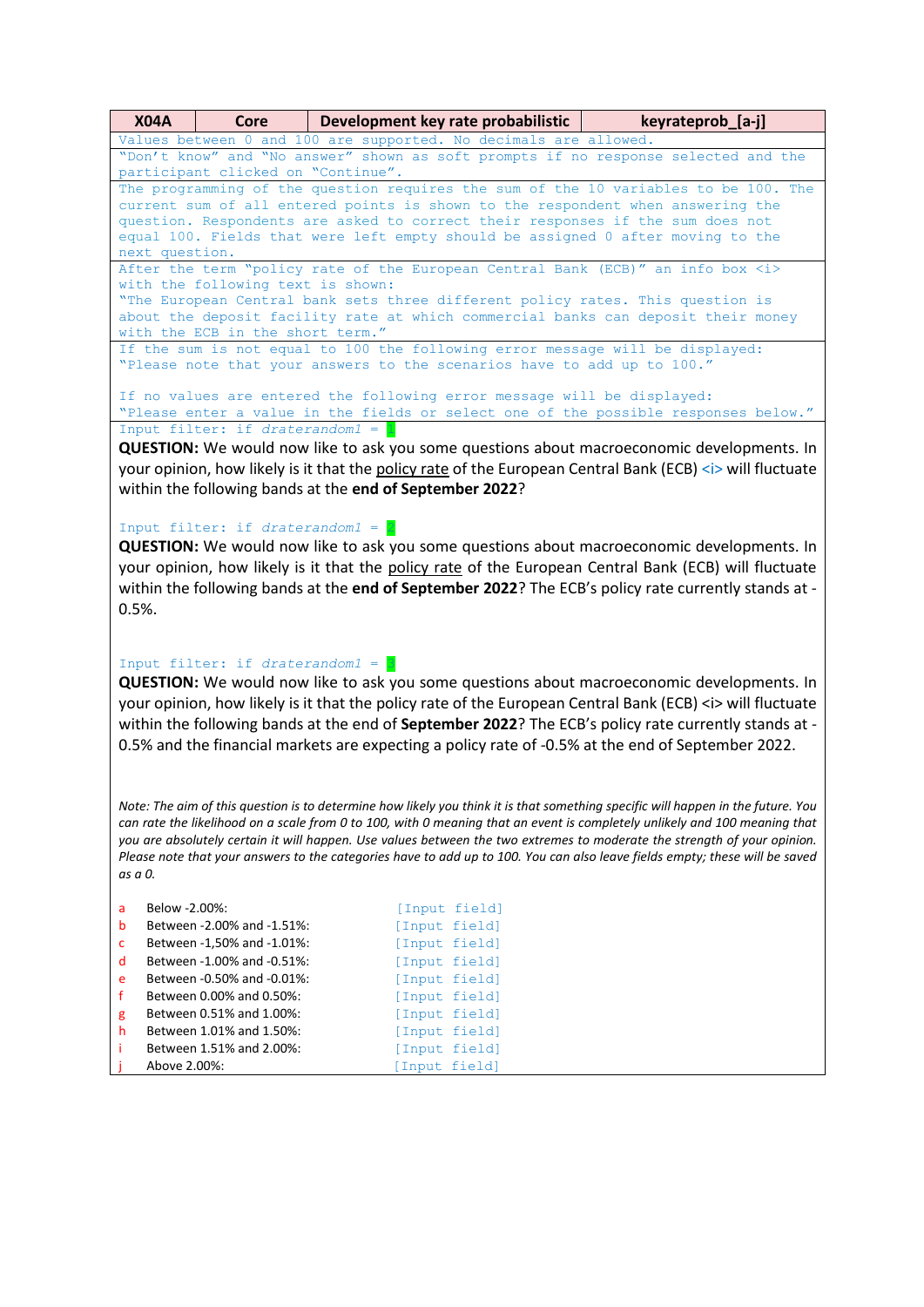| <b>X04B</b>                                                                                                                                                                                                                        | Core                                                                               | Inflation expectations quantitative | inflexpoint |  |  |
|------------------------------------------------------------------------------------------------------------------------------------------------------------------------------------------------------------------------------------|------------------------------------------------------------------------------------|-------------------------------------|-------------|--|--|
|                                                                                                                                                                                                                                    | Values between -100.0 and 999.0 are supported.                                     |                                     |             |  |  |
|                                                                                                                                                                                                                                    | "Don't know" and "No answer" shown as soft prompts if no response selected and the |                                     |             |  |  |
|                                                                                                                                                                                                                                    | participant clicked on "Continue".                                                 |                                     |             |  |  |
|                                                                                                                                                                                                                                    | After the term "rate of inflation", an info box (i) with the following text is     |                                     |             |  |  |
| shown:                                                                                                                                                                                                                             |                                                                                    |                                     |             |  |  |
| "Inflation is the percentage increase in the general price level. It is mostly<br>measured using the consumer price index. A decrease in the price level is generally<br>described as "deflation"."                                |                                                                                    |                                     |             |  |  |
| If an invalid number is entered the following error message is shown:<br>"Please enter a value between -100.0 and 999.0. Only one decimal place is permit-<br>ted."                                                                |                                                                                    |                                     |             |  |  |
| $\bullet$ . The set of the set of the set of the set of the set of the set of the set of the set of the set of the set of the set of the set of the set of the set of the set of the set of the set of the set of the set of the s |                                                                                    |                                     |             |  |  |

**QUESTION:** What do you expect the rate of inflation <i> to be over the next twelve months?

*Note: If you expect the price level to increase, please enter a positive percentage value. If you expect the price level to decrease, please enter a negative percentage value. Please enter a value with a maximum of one decimal place.*

[Input field]%

| 711                                                                                                                              | <b>Core HH</b>                                                                                                     | Inflation expectations probabilistic                                                                                                                                                                                                                                                                                                                                                                                                                         | infexprob [a-j] |  |  |
|----------------------------------------------------------------------------------------------------------------------------------|--------------------------------------------------------------------------------------------------------------------|--------------------------------------------------------------------------------------------------------------------------------------------------------------------------------------------------------------------------------------------------------------------------------------------------------------------------------------------------------------------------------------------------------------------------------------------------------------|-----------------|--|--|
|                                                                                                                                  | Input filter: if draterandom1 =                                                                                    |                                                                                                                                                                                                                                                                                                                                                                                                                                                              |                 |  |  |
|                                                                                                                                  |                                                                                                                    | Supported values are between 0 and 100. No decimals are allowed.                                                                                                                                                                                                                                                                                                                                                                                             |                 |  |  |
|                                                                                                                                  |                                                                                                                    | "Don't know" and "No answer" shown as soft prompts if no response selected and the                                                                                                                                                                                                                                                                                                                                                                           |                 |  |  |
|                                                                                                                                  | participant clicked on "Continue".                                                                                 |                                                                                                                                                                                                                                                                                                                                                                                                                                                              |                 |  |  |
|                                                                                                                                  |                                                                                                                    | The programming of the question requires the sum of the 10 variables to be 100. The                                                                                                                                                                                                                                                                                                                                                                          |                 |  |  |
|                                                                                                                                  |                                                                                                                    | current sum of all entered points is shown to the respondent when answering the<br>question. Respondents are asked to correct their responses if the sum does not                                                                                                                                                                                                                                                                                            |                 |  |  |
| equal 100.                                                                                                                       |                                                                                                                    |                                                                                                                                                                                                                                                                                                                                                                                                                                                              |                 |  |  |
|                                                                                                                                  |                                                                                                                    | After the term "rate of inflation" an info box <i> with the following text is</i>                                                                                                                                                                                                                                                                                                                                                                            |                 |  |  |
| shown:                                                                                                                           |                                                                                                                    |                                                                                                                                                                                                                                                                                                                                                                                                                                                              |                 |  |  |
|                                                                                                                                  |                                                                                                                    | "Inflation is the percentage increase in the general price level. It is mostly                                                                                                                                                                                                                                                                                                                                                                               |                 |  |  |
|                                                                                                                                  |                                                                                                                    | measured using the consumer price index. A decrease in the price level is generally                                                                                                                                                                                                                                                                                                                                                                          |                 |  |  |
|                                                                                                                                  | described as "deflation"."                                                                                         |                                                                                                                                                                                                                                                                                                                                                                                                                                                              |                 |  |  |
|                                                                                                                                  | If an invalid number is entered the following error message is shown:<br>"Please enter a value between 0 and 100." |                                                                                                                                                                                                                                                                                                                                                                                                                                                              |                 |  |  |
|                                                                                                                                  |                                                                                                                    |                                                                                                                                                                                                                                                                                                                                                                                                                                                              |                 |  |  |
|                                                                                                                                  |                                                                                                                    | <b>QUESTION:</b> In your opinion, how likely is it that the rate of inflation <i> will change as follows over the</i>                                                                                                                                                                                                                                                                                                                                        |                 |  |  |
| next twelve months?                                                                                                              |                                                                                                                    |                                                                                                                                                                                                                                                                                                                                                                                                                                                              |                 |  |  |
|                                                                                                                                  |                                                                                                                    |                                                                                                                                                                                                                                                                                                                                                                                                                                                              |                 |  |  |
| Note: The aim of this question is to determine how likely you think it is that something specific will happen in the future. You |                                                                                                                    |                                                                                                                                                                                                                                                                                                                                                                                                                                                              |                 |  |  |
| can rate the likelihood on a scale from 0 to 100, with 0 meaning that an event is completely unlikely and 100 meaning that       |                                                                                                                    |                                                                                                                                                                                                                                                                                                                                                                                                                                                              |                 |  |  |
|                                                                                                                                  |                                                                                                                    | you are absolutely certain it will happen. Use values between the two extremes to moderate the strength of your opinion.                                                                                                                                                                                                                                                                                                                                     |                 |  |  |
| Please note that your answers to the categories have to add up to 100. You can also leave fields empty; these will be saved      |                                                                                                                    |                                                                                                                                                                                                                                                                                                                                                                                                                                                              |                 |  |  |
| as a 0.                                                                                                                          |                                                                                                                    |                                                                                                                                                                                                                                                                                                                                                                                                                                                              |                 |  |  |
|                                                                                                                                  |                                                                                                                    |                                                                                                                                                                                                                                                                                                                                                                                                                                                              |                 |  |  |
| $a =$                                                                                                                            |                                                                                                                    | The rate of deflation (opposite of inflation) will be 12% or higher:                                                                                                                                                                                                                                                                                                                                                                                         | [Input field]   |  |  |
| $b =$                                                                                                                            |                                                                                                                    | The rate of deflation (opposite of inflation) will be between 8% and less than 12%:                                                                                                                                                                                                                                                                                                                                                                          | [Input field]   |  |  |
| $C =$                                                                                                                            |                                                                                                                    | The rate of deflation (opposite of inflation) will be between 4% and less than 8%:                                                                                                                                                                                                                                                                                                                                                                           | [Input field]   |  |  |
| $d =$                                                                                                                            |                                                                                                                    | The rate of deflation (opposite of inflation) will be between 2% and less than 4%:                                                                                                                                                                                                                                                                                                                                                                           | [Input field]   |  |  |
| $e =$                                                                                                                            |                                                                                                                    | The rate of deflation (opposite of inflation) will be between 0% and less than 2%:<br>The rate of inflation will be between 0% and less than 2%:                                                                                                                                                                                                                                                                                                             | [Input field]   |  |  |
| $f =$                                                                                                                            |                                                                                                                    | $g =$ The rate of inflation will be between 2% and less than 4%:                                                                                                                                                                                                                                                                                                                                                                                             | [Input field]   |  |  |
|                                                                                                                                  |                                                                                                                    | $\mathcal{L} = \mathcal{L} \mathcal{L} \mathcal{L} \mathcal{L} \mathcal{L} \mathcal{L} \mathcal{L} \mathcal{L} \mathcal{L} \mathcal{L} \mathcal{L} \mathcal{L} \mathcal{L} \mathcal{L} \mathcal{L} \mathcal{L} \mathcal{L} \mathcal{L} \mathcal{L} \mathcal{L} \mathcal{L} \mathcal{L} \mathcal{L} \mathcal{L} \mathcal{L} \mathcal{L} \mathcal{L} \mathcal{L} \mathcal{L} \mathcal{L} \mathcal{L} \mathcal{L} \mathcal{L} \mathcal{L} \mathcal{L} \mathcal$ | [Input field]   |  |  |

h = The rate of inflation will be between 4% and less than 8%: [Input field]<br>i = The rate of inflation will be between 8% and less than 12%: [Input field]

- i = The rate of inflation will be between 8% and less than 12%: [Input field]<br>j = The rate of inflation will be 12% or higher: [Input field]
- $j =$  The rate of inflation will be 12% or higher:

| secondinfexquant<br>Second-order inflation expectations quantitative<br>701<br>Pro 6   |  |  |
|----------------------------------------------------------------------------------------|--|--|
| Input filter: if draterandom1 =                                                        |  |  |
| Values between -100.0 and 999.9 are supported. No more than one decimal place allowed. |  |  |
| "Don't know" and "No answer" shown as soft prompts if no response selected and the     |  |  |
| participant clicked on "Continue".                                                     |  |  |
| Info box <i> after the term "rate of inflation":</i>                                   |  |  |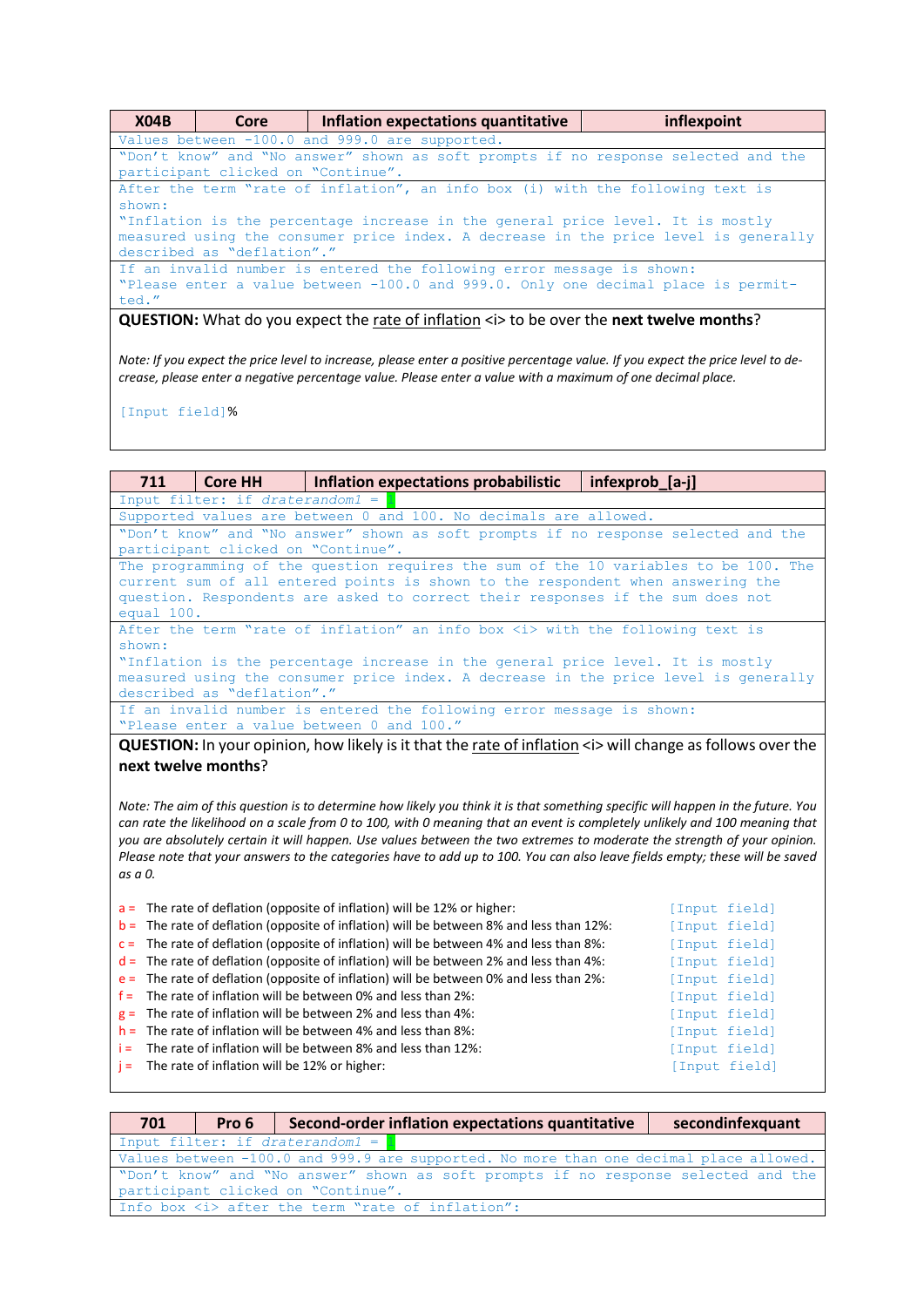"Inflation is the percentage increase in the general price level. It is mostly measured using the consumer price index. A decrease in the price level is generally described as "deflation"."

If invalid number is entered the following error message is shown: "Please enter a value between -100.0 and 999.0. Only one decimal place is permitted."

**QUESTION:** What rate of inflation <i> do you think other enterprises in Germany are expecting on average over **the next twelve months**?

*Note: If you think other enterprises expect the price level to increase, please enter a positive percentage value. If you think other enterprises expect the price level to decrease, please enter a negative percentage value. Please enter a value with a maximum of one decimal place.*

[Input field]%

| 702<br>Second-order inflation expectations probabilistic<br>Pro 6                                                                | secondinfexprob_[a-j] |  |  |  |
|----------------------------------------------------------------------------------------------------------------------------------|-----------------------|--|--|--|
| Input filter: if draterandom1 =                                                                                                  |                       |  |  |  |
| Values between 0 and 100 are supported.                                                                                          |                       |  |  |  |
| "Don't know" and "No answer" shown as soft prompts if no response selected and the<br>participant clicked on "Continue".         |                       |  |  |  |
| The programming of the question requires the sum of the 10 variables to be 100. The                                              |                       |  |  |  |
| current sum of all entered points is shown to the respondent when answering the                                                  |                       |  |  |  |
| question. Respondents are asked to correct their responses if the sum does not                                                   |                       |  |  |  |
| equal 100.                                                                                                                       |                       |  |  |  |
| After the term "rate of inflation" an info box <i> with the following text is</i>                                                |                       |  |  |  |
| shown:                                                                                                                           |                       |  |  |  |
| "Inflation is the percentage increase in the general price level. It is mostly                                                   |                       |  |  |  |
| measured using the consumer price index. A decrease in the price level is generally<br>described as "deflation"."                |                       |  |  |  |
| If invalid number is entered the following error message is shown:                                                               |                       |  |  |  |
| "Please enter a value between 0 and 100."                                                                                        |                       |  |  |  |
|                                                                                                                                  |                       |  |  |  |
| <b>QUESTION:</b> In your opinion, how likely do other enterprises in Germany think it is that the rate of                        |                       |  |  |  |
| inflation $\langle i \rangle$ will change as follows over the next twelve months?                                                |                       |  |  |  |
|                                                                                                                                  |                       |  |  |  |
| Note: The aim of this question is to determine how likely you think it is that something specific will happen in the future. You |                       |  |  |  |
| can rate the likelihood on a scale from 0 to 100, with 0 meaning that an event is completely unlikely and 100 meaning that       |                       |  |  |  |
| you are absolutely certain it will happen. Use values between the two extremes to moderate the strength of your opinion.         |                       |  |  |  |
| Please note that your answers to the categories have to add up to 100. You can also leave fields empty; these will be saved      |                       |  |  |  |
| as a 0.                                                                                                                          |                       |  |  |  |
| The rate of deflation (opposite of inflation) will be 12% or higher:<br>$a =$                                                    | [Input field]         |  |  |  |
| The rate of deflation (opposite of inflation) will be between 8% and less than 12%:<br>$b =$                                     | [Input field]         |  |  |  |
| The rate of deflation (opposite of inflation) will be between 4% and less than 8%:<br>$C =$                                      | [Input field]         |  |  |  |
| The rate of deflation (opposite of inflation) will be between 2% and less than 4%:<br>$d =$                                      | [Input field]         |  |  |  |
| The rate of deflation (opposite of inflation) will be between 0% and less than 2%:<br>$e =$                                      | [Input field]         |  |  |  |
| The rate of inflation will be between 0% and less than 2%:<br>$f =$                                                              | [Input field]         |  |  |  |
| The rate of inflation will be between 2% and less than 4%:<br>$g =$                                                              | [Input field]         |  |  |  |
| $h =$ The rate of inflation will be between 4% and less than 8%:                                                                 | [Input field]         |  |  |  |
| $i =$ The rate of inflation will be between 8% and less than 12%:                                                                | [Input field]         |  |  |  |
| $j =$ The rate of inflation will be 12% or higher:                                                                               | [Input field]         |  |  |  |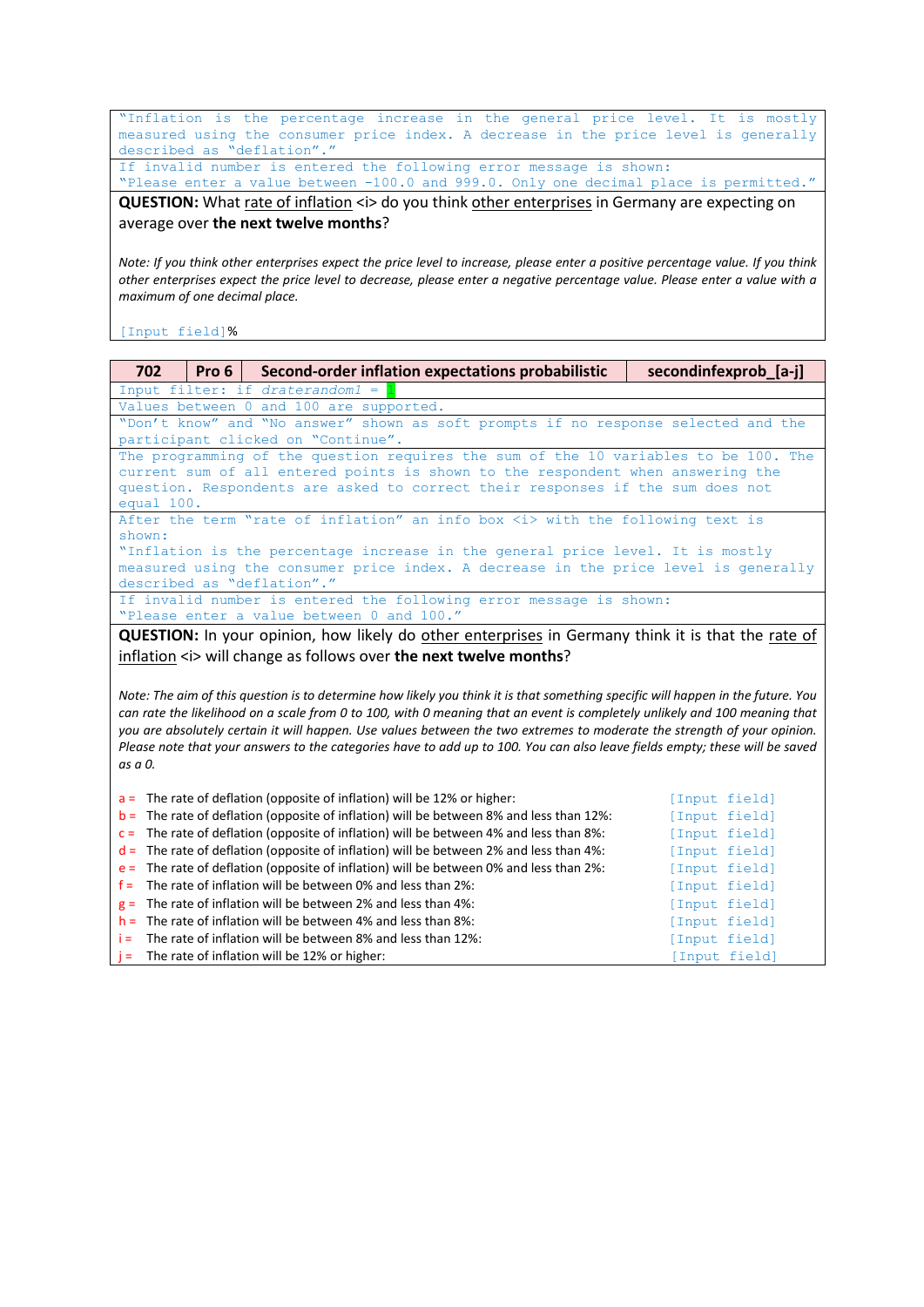|                  | <b>SPLIT SAMPLE 2 - OVERVIEW</b>                                                       |  |   | <b>RANDOMISATION 2</b>                                                                                                                                                                                                                                                                                                                                     |
|------------------|----------------------------------------------------------------------------------------|--|---|------------------------------------------------------------------------------------------------------------------------------------------------------------------------------------------------------------------------------------------------------------------------------------------------------------------------------------------------------------|
|                  | Randomisation dummy: dsalesrandom1                                                     |  |   |                                                                                                                                                                                                                                                                                                                                                            |
| again this time. |                                                                                        |  |   | The dummy dsalesrandoml splits the sample into two groups of roughly equal size. This<br>split is linked to the randomisation in Waves 6-8 (July 21 to September 21). Firms<br>that were assigned to one of the two randomisation groups in those waves (irrespective<br>of whether they responded or not in the end) should be assigned to the same group |
|                  | Dsalesrandom1 = 1 (firms that were in group 1 in wave 6, 7, or $8 + 1/2$ of newcomers) |  |   |                                                                                                                                                                                                                                                                                                                                                            |
|                  | Dsalesrandom1 = 2 (firms that were in group 2 in wave 6, 7, or $8 + 1/2$ of newcomers) |  |   |                                                                                                                                                                                                                                                                                                                                                            |
|                  | $dsalesrandom1 =$<br>$dsalesrandom1 = 1$                                               |  |   |                                                                                                                                                                                                                                                                                                                                                            |
| Sales            |                                                                                        |  |   | X                                                                                                                                                                                                                                                                                                                                                          |
| Prices Past      |                                                                                        |  | X | X                                                                                                                                                                                                                                                                                                                                                          |

| <b>X05A</b>                                                                                                                                                                                                                       | Core                                                                             | Sales past quarter quantitative                                                                                                                                          | salespast |
|-----------------------------------------------------------------------------------------------------------------------------------------------------------------------------------------------------------------------------------|----------------------------------------------------------------------------------|--------------------------------------------------------------------------------------------------------------------------------------------------------------------------|-----------|
|                                                                                                                                                                                                                                   | Input filter: if dsalesrandom1 =                                                 |                                                                                                                                                                          |           |
| "Don't know" and "No answer" shown as soft prompts if no response selected and the<br>participant clicked on "Continue".                                                                                                          |                                                                                  |                                                                                                                                                                          |           |
|                                                                                                                                                                                                                                   | Info box $\langle i \rangle$ after the term "sales":<br>gross premiums written." | "In place of sales, banks/credit institutions should state their gross interest and<br>commission income and their net trading income, while insurers should enter their |           |
| If an invalid number (negative or including a comma or period) is entered the fol-<br>lowing error message is shown:<br>"Please enter a positive value, without a comma or period (possible input values<br>are 0 to 999999999)." |                                                                                  |                                                                                                                                                                          |           |
|                                                                                                                                                                                                                                   |                                                                                  |                                                                                                                                                                          |           |

**QUESTION:** We would now like to ask you some more questions about your enterprise. What were your enterprise's sales <i> in the **third quarter of 2021** (July to September 2021)?

*Note: Please enter an amount in full thousands of euro.*

Sales (excluding VAT): [Input field],000 euro

| X05B                                                                                                                                                                                                                                                                                                         | Core                                                                                                                                                                                                                                             | Sales comparable quarter prediction                  | salesfuture_[a-e] |  |
|--------------------------------------------------------------------------------------------------------------------------------------------------------------------------------------------------------------------------------------------------------------------------------------------------------------|--------------------------------------------------------------------------------------------------------------------------------------------------------------------------------------------------------------------------------------------------|------------------------------------------------------|-------------------|--|
|                                                                                                                                                                                                                                                                                                              | Input filter: if $dsalesrandom1 =$                                                                                                                                                                                                               |                                                      |                   |  |
| "Don't know" and "No answer" shown as soft prompts if no response selected and the                                                                                                                                                                                                                           |                                                                                                                                                                                                                                                  |                                                      |                   |  |
|                                                                                                                                                                                                                                                                                                              | participant clicked on "Continue".                                                                                                                                                                                                               |                                                      |                   |  |
|                                                                                                                                                                                                                                                                                                              | Values between -100.0 and 999.9 are supported.                                                                                                                                                                                                   |                                                      |                   |  |
|                                                                                                                                                                                                                                                                                                              |                                                                                                                                                                                                                                                  | Firms are expected to provide at least one number.   |                   |  |
|                                                                                                                                                                                                                                                                                                              |                                                                                                                                                                                                                                                  | Firms must not be forced to provide all five values. |                   |  |
|                                                                                                                                                                                                                                                                                                              | Supported values should be monotonically non-decreasing, e.g. $a \leq -b \leq -c \leq -d \leq -e$ when<br>all five values are non-missing.                                                                                                       |                                                      |                   |  |
| When programming the questionnaire, please be mindful of scenarios in which firms<br>provide, for instance, only three values (e.g. 1, 2, 4, NA, NA; or 1, NA, 2, NA, 3)<br>or only two values (e.g. 1, NA, NA, NA, 2; or NA, 1, 2, NA, NA).                                                                 |                                                                                                                                                                                                                                                  |                                                      |                   |  |
| Info box <i> after the term "sales":<br/>"In place of sales, banks/credit institutions should state their gross interest and<br/>commission income and their net trading income, while insurers should enter their<br/>gross premiums written."</i>                                                          |                                                                                                                                                                                                                                                  |                                                      |                   |  |
| be shown:                                                                                                                                                                                                                                                                                                    | When values are NOT monotonically non-decreasing, then the following message should                                                                                                                                                              |                                                      |                   |  |
|                                                                                                                                                                                                                                                                                                              | "Please make sure your answers are ordered from the lowest value to the highest."<br>If invalid number is entered the following error message is shown: "Please enter a<br>value between -100.0 and 999.9. Only one decimal place is permitted." |                                                      |                   |  |
| <b>QUESTION:</b> What changes in your sales <i> do you consider possible from the <b>third quarter of 2021</b><br/>(July to September 2021) to the third quarter of 2022 (July to September 2022)? Please indicate what<br/>percentage change in your sales you would expect in the following scenarios.</i> |                                                                                                                                                                                                                                                  |                                                      |                   |  |

*Note: If you expect sales to increase, please enter a positive percentage value. If you expect sales to decrease, please enter a negative percentage value. Please make sure your answers are ordered from the lowest value to the highest.*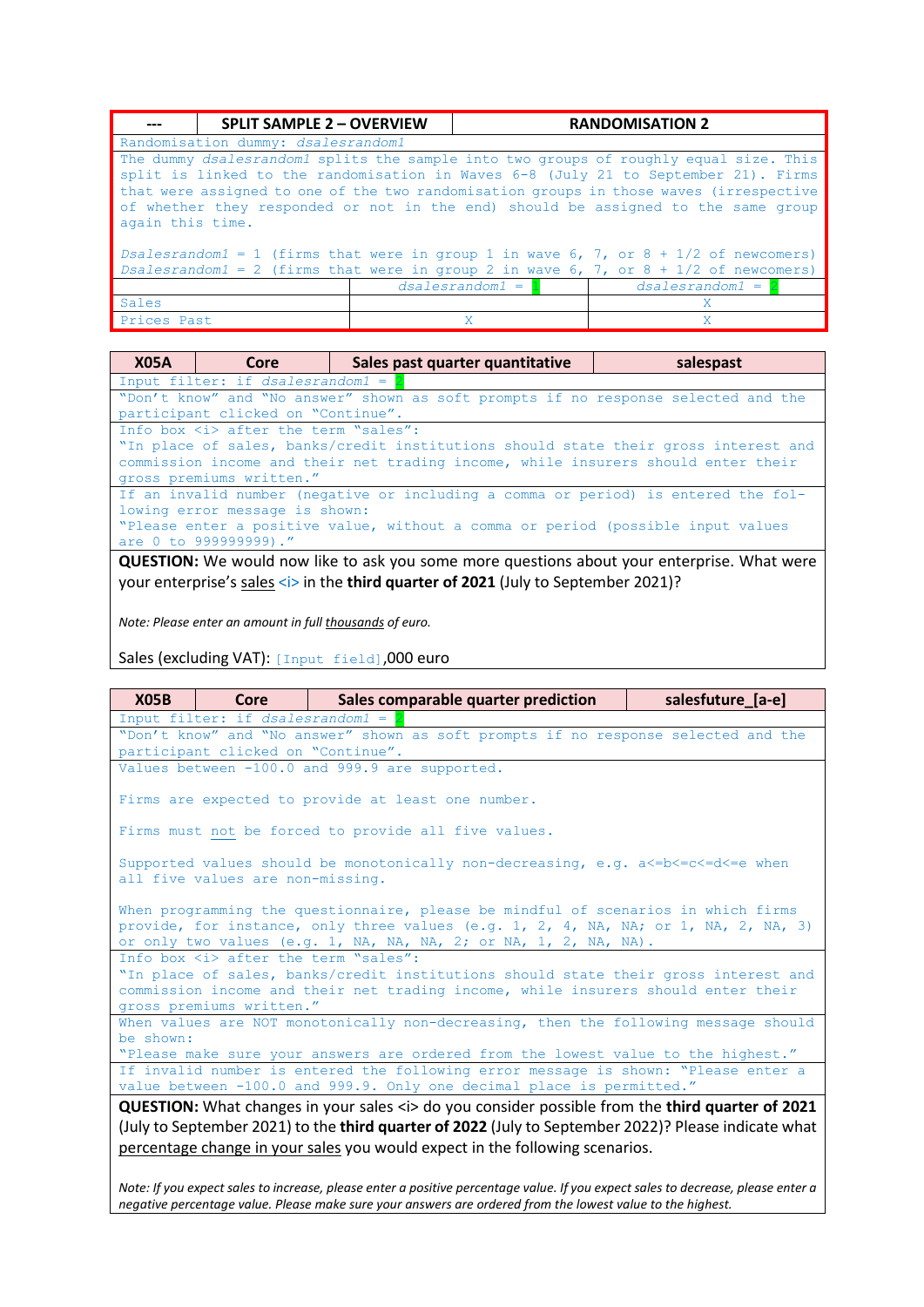- **The lowest potential percentage change would be:** [Input field]% A **low** potential percentage change would be: [Input field]%
- b A **low** potential percentage change would be:
- c A **medium** potential percentage change would be: [Input field]%
- d A high potential percentage change would be: [Input field]% The **highest** potential percentage change would be: [Input field]%

**X05C Core Sales comparable quarter probabilistic salesprob\_[a-e]** Input filter: if *dsalesrandom1* = 2 Values between 0 and 100 are supported. No decimals are allowed. "Don't know" and "No answer" shown as soft prompts if no response selected and the participant clicked on "Continue". The programming of the question requires the sum of the five variables to be 100. The current sum of all entered points is shown to the respondent when answering the question. Respondents are asked to correct their responses if the sum does not equal 100. If possible, only those fields should be active for which a value has been provided in the previous question. Info box  $\langle i \rangle$  after the term "sales": "In place of sales, banks/credit institutions should state their gross interest and commission income and their net trading income, while insurers should enter their gross premiums written." If the sum is not equal to 100, the following error message will be displayed:

"Please note that your answers to all scenarios have to add up to 100."

**QUESTION:** How likely do you think it is that the individual scenarios for the change in your sales <i> from the **third quarter of 2021** (July to September 2021) to the **third quarter of 2022** (July to September 2022) will materialise?

*Note: The aim of this question is to determine how likely you think it is that something specific will happen in the future. You can rate the likelihood on a scale from 0 to 100, with 0 meaning that an event is completely unlikely and 100 meaning that you are absolutely certain it will happen. Use values between the two extremes to moderate the strength of your opinion. Please note that your answers to the scenarios have to add up to 100.*

| a.       | The likelihood of a change of around {salesfuture[a]}% is: | [Input field] |  |
|----------|------------------------------------------------------------|---------------|--|
|          | The likelihood of a change of around {salesfuture[b]}% is: | [Input field] |  |
| <b>C</b> | The likelihood of a change of around {salesfuture[c]}% is: | [Input field] |  |
|          | The likelihood of a change of around {salesfuture[d]}% is: | [Input field] |  |
| e        | The likelihood of a change of around {salesfuture[e]}% is: | [Input field] |  |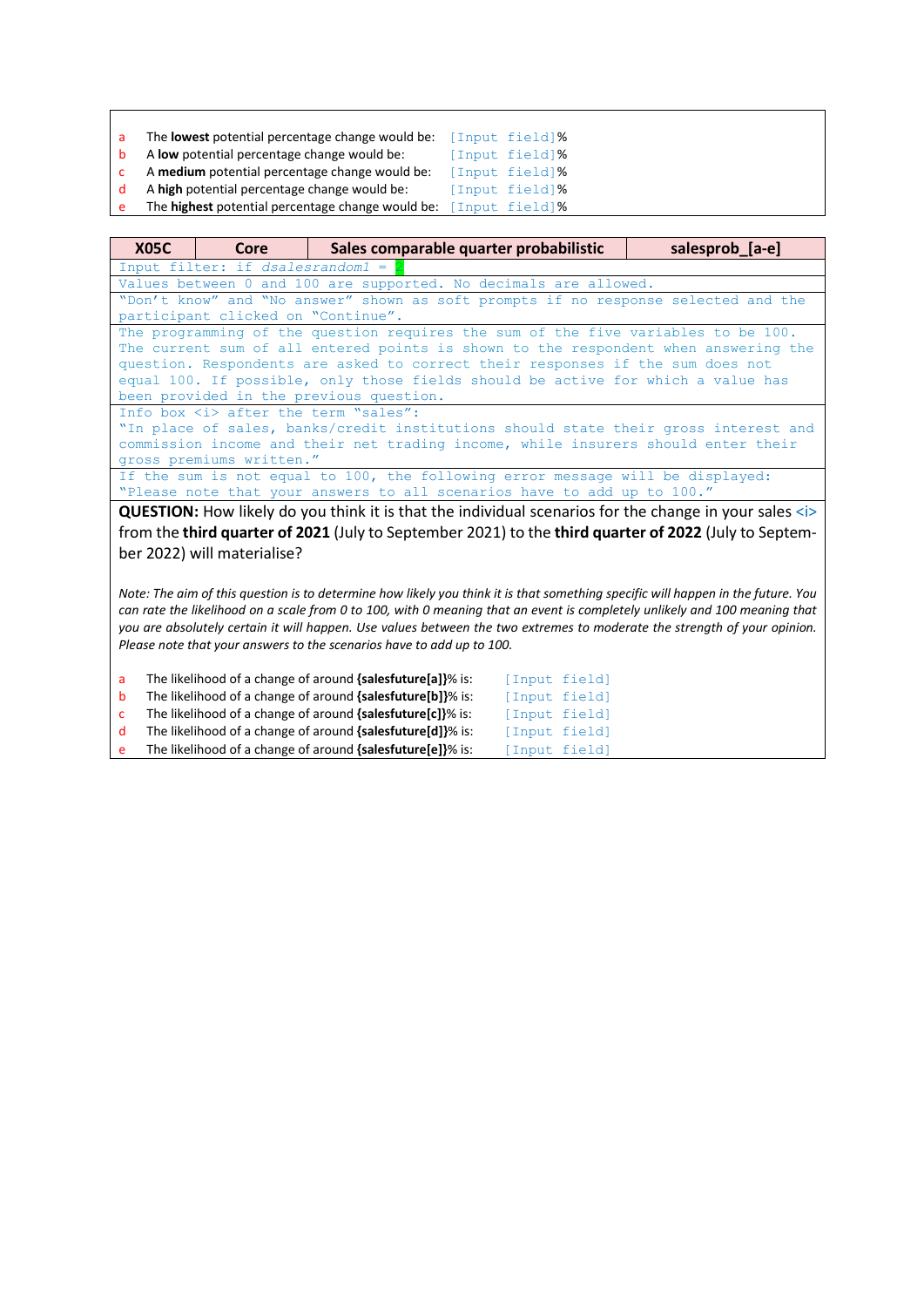| <b>X06A</b>    | Core                                                                                          |                                                                                        | Price change past year quantitative                                                                                                                     | pricepast                                                                                                                                                                                                                              |  |  |
|----------------|-----------------------------------------------------------------------------------------------|----------------------------------------------------------------------------------------|---------------------------------------------------------------------------------------------------------------------------------------------------------|----------------------------------------------------------------------------------------------------------------------------------------------------------------------------------------------------------------------------------------|--|--|
|                |                                                                                               |                                                                                        |                                                                                                                                                         | Values between -100.0 and 999.9 are supported. No more than one decimal place al-                                                                                                                                                      |  |  |
| lowed.         |                                                                                               |                                                                                        |                                                                                                                                                         | "Don't know" and "No answer" shown as soft prompts if no response selected and the                                                                                                                                                     |  |  |
|                | participant clicked on "Continue".                                                            |                                                                                        |                                                                                                                                                         |                                                                                                                                                                                                                                        |  |  |
|                |                                                                                               | If invalid number is entered the following error message is shown:                     |                                                                                                                                                         |                                                                                                                                                                                                                                        |  |  |
|                | "Please enter a value between -100.0 and 999.0. Only one decimal place is permit-             |                                                                                        |                                                                                                                                                         |                                                                                                                                                                                                                                        |  |  |
| ted."          |                                                                                               |                                                                                        |                                                                                                                                                         |                                                                                                                                                                                                                                        |  |  |
|                | Input filter: if $dsales random1 =$                                                           |                                                                                        |                                                                                                                                                         |                                                                                                                                                                                                                                        |  |  |
|                | QUESTION: We would now like to ask you some more questions about your enterprise. Please con- |                                                                                        |                                                                                                                                                         |                                                                                                                                                                                                                                        |  |  |
|                |                                                                                               |                                                                                        |                                                                                                                                                         | sider the period from end-September 2020 to end-September 2021. Please enter the average per-                                                                                                                                          |  |  |
|                |                                                                                               | centage change in the prices charged for your products and services in this period.    |                                                                                                                                                         |                                                                                                                                                                                                                                        |  |  |
|                |                                                                                               |                                                                                        |                                                                                                                                                         |                                                                                                                                                                                                                                        |  |  |
|                | Input filter: if dsalesrandom1 = $2$                                                          |                                                                                        |                                                                                                                                                         |                                                                                                                                                                                                                                        |  |  |
|                |                                                                                               |                                                                                        |                                                                                                                                                         | QUESTION: Please consider the period from end-September 2020 to end-September 2021. Please                                                                                                                                             |  |  |
|                |                                                                                               |                                                                                        |                                                                                                                                                         |                                                                                                                                                                                                                                        |  |  |
|                |                                                                                               |                                                                                        |                                                                                                                                                         | enter the average percentage change in the prices charged for your products and services in this pe-                                                                                                                                   |  |  |
| riod.          |                                                                                               |                                                                                        |                                                                                                                                                         |                                                                                                                                                                                                                                        |  |  |
|                |                                                                                               |                                                                                        |                                                                                                                                                         |                                                                                                                                                                                                                                        |  |  |
|                |                                                                                               |                                                                                        |                                                                                                                                                         | Note: If prices increased, please enter a positive percentage value. If prices decreased, please enter a negative percentage                                                                                                           |  |  |
|                |                                                                                               | value. Please enter a value with a maximum of one decimal place.                       |                                                                                                                                                         |                                                                                                                                                                                                                                        |  |  |
|                |                                                                                               |                                                                                        |                                                                                                                                                         |                                                                                                                                                                                                                                        |  |  |
| [Input field]% |                                                                                               |                                                                                        |                                                                                                                                                         |                                                                                                                                                                                                                                        |  |  |
|                |                                                                                               |                                                                                        |                                                                                                                                                         |                                                                                                                                                                                                                                        |  |  |
|                |                                                                                               | <b>SAMPLE SPLIT 2 - END</b>                                                            |                                                                                                                                                         |                                                                                                                                                                                                                                        |  |  |
|                |                                                                                               |                                                                                        |                                                                                                                                                         |                                                                                                                                                                                                                                        |  |  |
| <b>X06B</b>    | Core                                                                                          |                                                                                        | Price change next year quantitative                                                                                                                     | pricefuture                                                                                                                                                                                                                            |  |  |
|                |                                                                                               |                                                                                        |                                                                                                                                                         | Values between -100.0 and 999.9 are supported. No more than one decimal place al-                                                                                                                                                      |  |  |
| lowed.         |                                                                                               |                                                                                        |                                                                                                                                                         |                                                                                                                                                                                                                                        |  |  |
|                |                                                                                               |                                                                                        |                                                                                                                                                         | "Don't know" and "No answer" shown as soft prompts if no response selected and the                                                                                                                                                     |  |  |
|                |                                                                                               | participant clicked on "Continue".                                                     |                                                                                                                                                         |                                                                                                                                                                                                                                        |  |  |
|                |                                                                                               |                                                                                        | If invalid number is entered the following error message is shown:<br>"Please enter a value between -100.0 and 999.9. Only one decimal place is permit- |                                                                                                                                                                                                                                        |  |  |
|                |                                                                                               |                                                                                        |                                                                                                                                                         |                                                                                                                                                                                                                                        |  |  |
|                |                                                                                               |                                                                                        |                                                                                                                                                         |                                                                                                                                                                                                                                        |  |  |
| ted."          |                                                                                               |                                                                                        |                                                                                                                                                         |                                                                                                                                                                                                                                        |  |  |
|                |                                                                                               |                                                                                        |                                                                                                                                                         | QUESTION: Please consider the period from end-September 2021 to end-September 2022. What av-                                                                                                                                           |  |  |
|                |                                                                                               |                                                                                        |                                                                                                                                                         |                                                                                                                                                                                                                                        |  |  |
| period?        |                                                                                               |                                                                                        |                                                                                                                                                         |                                                                                                                                                                                                                                        |  |  |
|                |                                                                                               |                                                                                        |                                                                                                                                                         |                                                                                                                                                                                                                                        |  |  |
|                |                                                                                               |                                                                                        |                                                                                                                                                         |                                                                                                                                                                                                                                        |  |  |
|                |                                                                                               | a negative percentage value. Please enter a value with a maximum of one decimal place. |                                                                                                                                                         |                                                                                                                                                                                                                                        |  |  |
|                |                                                                                               |                                                                                        |                                                                                                                                                         |                                                                                                                                                                                                                                        |  |  |
| [Input field]% |                                                                                               |                                                                                        |                                                                                                                                                         |                                                                                                                                                                                                                                        |  |  |
|                |                                                                                               |                                                                                        |                                                                                                                                                         | erage percentage change in the prices charged for your products and services do you expect in this<br>Note: If you expect prices to increase, please enter a positive percentage value. If you expect prices to decrease, please enter |  |  |
| <b>X06C</b>    | Core                                                                                          |                                                                                        | <b>Price change uncertainty</b>                                                                                                                         | priceunc                                                                                                                                                                                                                               |  |  |
|                |                                                                                               | Input filter: a number provided in pricefuture (Question X06B)                         |                                                                                                                                                         |                                                                                                                                                                                                                                        |  |  |
|                |                                                                                               |                                                                                        |                                                                                                                                                         | "Don't know" and "No answer" shown as soft prompts if no response selected and the                                                                                                                                                     |  |  |
|                |                                                                                               | participant clicked on "Continue".                                                     |                                                                                                                                                         |                                                                                                                                                                                                                                        |  |  |
|                | Input filter: if pricefuture > 0                                                              |                                                                                        |                                                                                                                                                         |                                                                                                                                                                                                                                        |  |  |
|                |                                                                                               |                                                                                        |                                                                                                                                                         | <b>QUESTION:</b> How certain are you that the prices charged for your products and services will increase<br>by around {pricefuture}% on average in the period from end-September 2021 to end-September                                |  |  |

**2022**?

 $1 = \nV$ ery uncertain

2 = Rather uncertain

- 3 = Neither certain nor uncertain
- $4 =$  Rather certain

5 = Very certain

Input filter: if *pricefuture* < 0

**QUESTION:** How certain are you that the prices charged for your products and services will decrease by around **{pricefuture}**% on average in the period from **end-September 2021** to **end-September**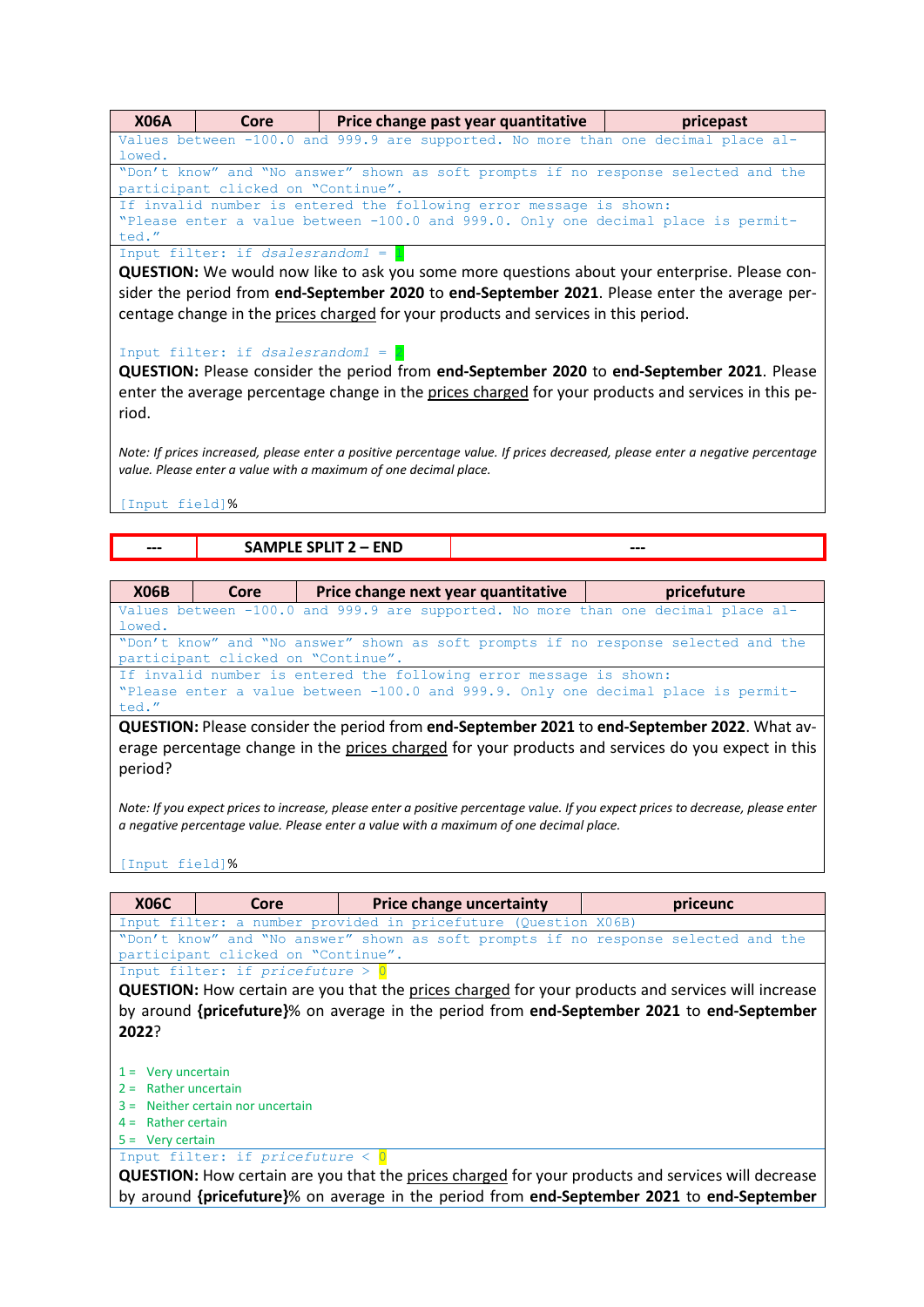**2022**?

- $1 =$  Very uncertain
- 2 = Rather uncertain
- 3 = Neither certain nor uncertain
- $4 =$ Rather certain
- $5 = \text{Very certain}$

Input filter: if *pricefuture* = 0

**QUESTION:** How certain are you that the prices charged for your products and services will remain roughly the same on average in the period from **end-September 2021** to **end-September 2022**?

- $1 = \nV$ ery uncertain
- 2 = Rather uncertain
- 3 = Neither certain nor uncertain
- $4 =$ Rather certain
- 5 = Very certain

**X09A BiQ Core Employment past quarter Employment past quarter E** If an invalid number (negative or including a comma or period) is entered the following error message is shown: "Please enter a valid value, without a comma or period (possible input values are 0 to 999999)." "Don't know" and "No answer" shown as soft prompts if no response selected and the participant clicked on "Continue".

**QUESTION:** How many employees did your enterprise have at the end of the **third quarter of 2020** (end-September 2020) and at the end of the **third quarter of 2021** (end-September 2021)?

*Note: Please consider all employees, including those working part-time.*

| Number of employees at end-September 2020: | [Input field] |  |
|--------------------------------------------|---------------|--|
| Number of employees at end-September 2021: | [Input field] |  |

| emplfuture<br><b>X09B</b><br><b>BiQ Core</b><br><b>Employment comparable quarter prediction</b>                                                                                                                             |  |  |  |
|-----------------------------------------------------------------------------------------------------------------------------------------------------------------------------------------------------------------------------|--|--|--|
| No negative values are allowed. No decimals are allowed. Maximum value allowed<br>999999.                                                                                                                                   |  |  |  |
| If an invalid number (negative or including a comma or period) is entered the fol-<br>lowing error message is shown:<br>"Please enter a valid value, without a comma or period (possible input values are 0<br>to 999999)." |  |  |  |
| "Don't know" and "No answer" shown as soft prompts if no response selected and the<br>participant clicked on "Continue".                                                                                                    |  |  |  |

**QUESTION:** How many employees do you expect your enterprise to have at the end of the **third quarter of 2022** (end-September 2022)?

*Note: Please consider all employees, including those working part-time.*

a Number of employees at end-September 2022: [Input field]

| <b>X09C</b> | <b>BiO Core</b>                    | <b>Employment uncertainty</b>                                                                       | emplunc |  |  |  |
|-------------|------------------------------------|-----------------------------------------------------------------------------------------------------|---------|--|--|--|
|             |                                    | "Don't know" and "No answer" shown as soft prompts if no response selected and the                  |         |  |  |  |
|             | participant clicked on "Continue". |                                                                                                     |         |  |  |  |
|             |                                    | <b>QUESTION:</b> How certain are you that the number of employees at your enterprise will be around |         |  |  |  |

**{emplfuture}** at the end of the **third quarter of 2022** (end-September 2022)?

*Note: Please select one answer.*

- $1 =$  Very uncertain
- $2 =$  Rather uncertain
- 3 = Neither certain nor uncertain
- 4 = Rather certain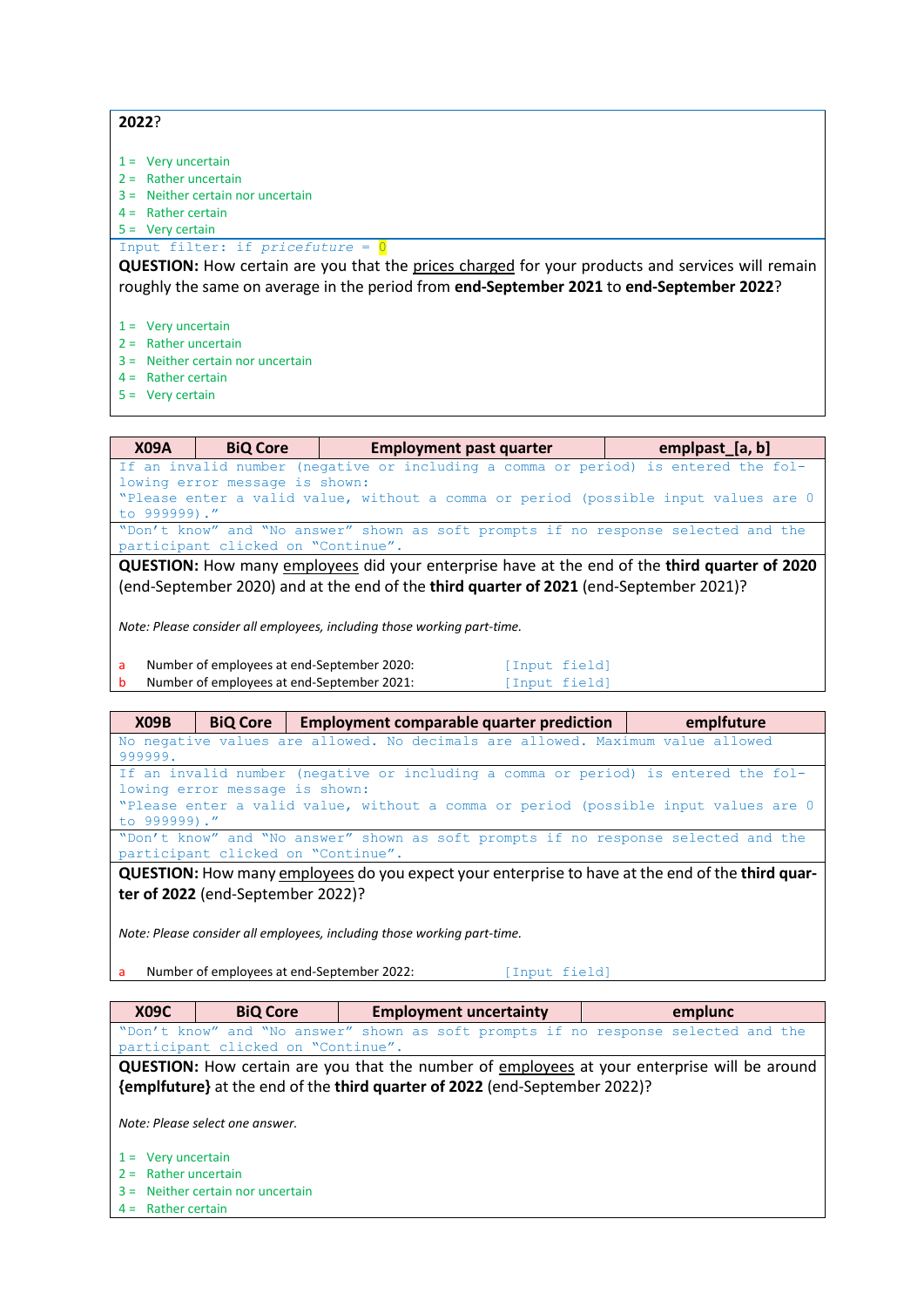5 = Very certain

| <b>X07A</b> | Core                                                                              | <b>Microfinance credit negotiations</b>                                                             | creduse1 |  |  |  |
|-------------|-----------------------------------------------------------------------------------|-----------------------------------------------------------------------------------------------------|----------|--|--|--|
|             |                                                                                   | "Don't know" and "No answer" shown as soft prompts if no response selected and the                  |          |  |  |  |
|             |                                                                                   | participant clicked on "Continue".                                                                  |          |  |  |  |
|             |                                                                                   | Info box <i> after the term "government-sponsored loans":</i>                                       |          |  |  |  |
|             |                                                                                   | "Government-sponsored loans include, for example, public sector support in the form                 |          |  |  |  |
|             |                                                                                   | of guarantees, reduced interest rates or funding grants."                                           |          |  |  |  |
|             |                                                                                   | QUESTION: In the third quarter of 2021 (July to September 2021), did your enterprise negotiate with |          |  |  |  |
|             | one or more banks with a view to taking out a loan or establishing a credit line? |                                                                                                     |          |  |  |  |
|             |                                                                                   |                                                                                                     |          |  |  |  |
|             |                                                                                   | Note: This does not include any government-sponsored loans <i>.</i>                                 |          |  |  |  |

# $1 = Yes$

 $2 = No$ 

| <b>X07B</b>                                                                                                      | Core                                        |  | <b>Microfinance negotiations result</b>                                              | creduse2 [a-f] |  |  |
|------------------------------------------------------------------------------------------------------------------|---------------------------------------------|--|--------------------------------------------------------------------------------------|----------------|--|--|
|                                                                                                                  | Input filter: $c$ reduse1 = $1$             |  |                                                                                      |                |  |  |
|                                                                                                                  |                                             |  | "Don't know" and "No answer" shown as soft prompts if no response selected and the   |                |  |  |
|                                                                                                                  | participant clicked on "Continue".          |  |                                                                                      |                |  |  |
|                                                                                                                  |                                             |  | <b>QUESTION:</b> What was the outcome of these negotiations?                         |                |  |  |
| $0 =$ Category not selected<br>$1 =$ Category selected                                                           | Note: Please select all answers that apply. |  |                                                                                      |                |  |  |
| Loan/credit line was approved for the desired amount at the desired conditions (interest, collateral, etc.)<br>a |                                             |  |                                                                                      |                |  |  |
| Loan/credit line was approved for the desired amount but at less favourable conditions<br>b                      |                                             |  |                                                                                      |                |  |  |
| Loan/credit line was approved for a smaller amount, but at the desired conditions<br>c                           |                                             |  |                                                                                      |                |  |  |
| d                                                                                                                |                                             |  | Loan/credit line was approved for a smaller amount and at less favourable conditions |                |  |  |
| e                                                                                                                |                                             |  | No decision has yet been made regarding the loan application                         |                |  |  |

f Loan negotiations were concluded without a deal

|                                                                                                                                                                                                                                                                                                   | Core                                                                                                                                                  | <b>Financing sources past</b>                                                                                              | financingpast_[a-g] |  |  |  |  |
|---------------------------------------------------------------------------------------------------------------------------------------------------------------------------------------------------------------------------------------------------------------------------------------------------|-------------------------------------------------------------------------------------------------------------------------------------------------------|----------------------------------------------------------------------------------------------------------------------------|---------------------|--|--|--|--|
| "Don't know" and "No answer" shown as soft prompts if no response selected and the<br>participant clicked on "Continue".                                                                                                                                                                          |                                                                                                                                                       |                                                                                                                            |                     |  |  |  |  |
|                                                                                                                                                                                                                                                                                                   | Info box <i> after the term "government-sponsored loans":<br/>"Government-sponsored loans include, for example, public sector support in the form</i> |                                                                                                                            |                     |  |  |  |  |
|                                                                                                                                                                                                                                                                                                   |                                                                                                                                                       | of quarantees, reduced interest rates or funding grants."                                                                  |                     |  |  |  |  |
|                                                                                                                                                                                                                                                                                                   |                                                                                                                                                       | <b>QUESTION:</b> Has your enterprise used the following financing sources over the past three months?                      |                     |  |  |  |  |
| tion.                                                                                                                                                                                                                                                                                             |                                                                                                                                                       | Note: Please select one answer for each row. Please consider the last three full calendar months when answering this ques- |                     |  |  |  |  |
| $1 = Yes$<br>$2 = No$ , but used prior to this period<br>$3 = No$ , never used to date                                                                                                                                                                                                            |                                                                                                                                                       |                                                                                                                            |                     |  |  |  |  |
| $a =$ Retained earnings:<br>Bank loans (excluding overdrafts):<br>$b =$<br>Overdrafts:<br>$C =$<br>Government-sponsored loans <i>:<br/><math>d =</math><br/>Trade credits (including advances and trade payables):<br/><math>e =</math><br/>Equity:<br/><math>f =</math><br/><math>g =</math></i> |                                                                                                                                                       | Other instruments (debt securities, other loans (including to affiliated enterprises), leases/hire purchase and factor-    |                     |  |  |  |  |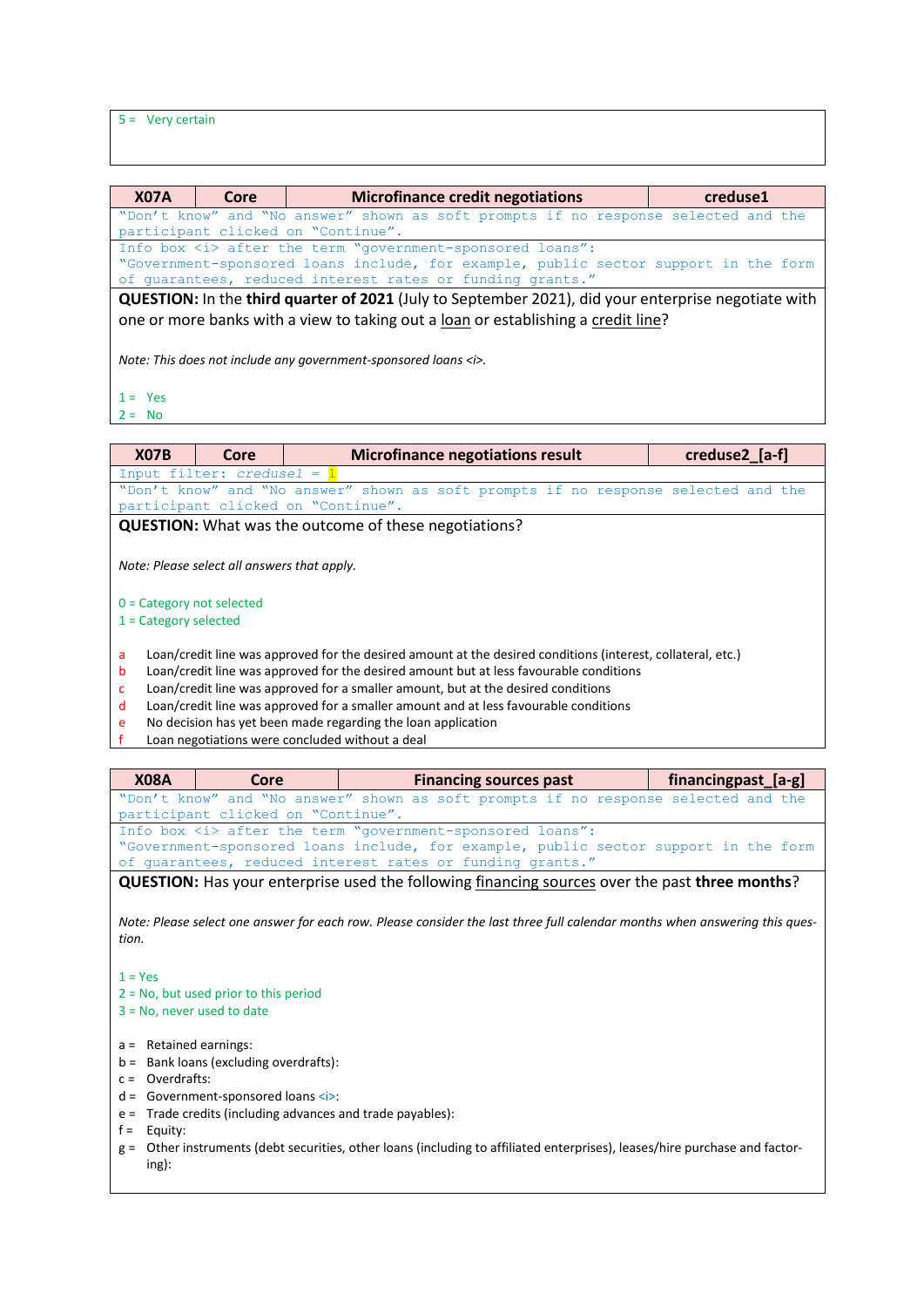| 704                                                                                                                                                                           | Pro F                                                                       |                                    | Approval bank loan during financial crisis                                      |  |  | approvalloan                                                                                         |
|-------------------------------------------------------------------------------------------------------------------------------------------------------------------------------|-----------------------------------------------------------------------------|------------------------------------|---------------------------------------------------------------------------------|--|--|------------------------------------------------------------------------------------------------------|
|                                                                                                                                                                               | Input filter: $draterandom1 =$ AND yearest $\leq$ 2010                      |                                    |                                                                                 |  |  |                                                                                                      |
|                                                                                                                                                                               |                                                                             |                                    |                                                                                 |  |  | "Don't know" and "No answer" shown as soft prompts if no response selected and the                   |
|                                                                                                                                                                               |                                                                             | participant clicked on "Continue". |                                                                                 |  |  |                                                                                                      |
|                                                                                                                                                                               |                                                                             |                                    |                                                                                 |  |  | QUESTION: Please think back to the time of the global financial crisis of 2008-09. During that time, |
|                                                                                                                                                                               | did your enterprise have difficulties accessing bank loans or credit lines? |                                    |                                                                                 |  |  |                                                                                                      |
| Note: Please select one answer.                                                                                                                                               |                                                                             |                                    |                                                                                 |  |  |                                                                                                      |
| $1 = Yes$ , the enterprise had difficulties accessing bank loans/credit lines at the time.<br>$2$ = No, bank loans/credit lines were approved without difficulty at the time. |                                                                             |                                    |                                                                                 |  |  |                                                                                                      |
|                                                                                                                                                                               |                                                                             |                                    | $3$ = No, the enterprise did not apply for bank loans/credit lines at the time. |  |  |                                                                                                      |

| 703B                                                                               | Pro F                                    | <b>Financing instruments during financial crisis</b>                                                                                                                                    | financing2008_[a1-f4] |  |  |  |  |
|------------------------------------------------------------------------------------|------------------------------------------|-----------------------------------------------------------------------------------------------------------------------------------------------------------------------------------------|-----------------------|--|--|--|--|
| 2013.                                                                              |                                          | Input filter: draterandom1 = $\blacksquare$ AND (financingpast [a-c; e-g]= $\frac{1}{2}$ AND yearest <=                                                                                 |                       |  |  |  |  |
| "Don't know" and "No answer" shown as soft prompts if no response selected and the |                                          |                                                                                                                                                                                         |                       |  |  |  |  |
| participant clicked on "Continue".                                                 |                                          |                                                                                                                                                                                         |                       |  |  |  |  |
|                                                                                    |                                          | Input filter: if yearest $\leq$ 2007                                                                                                                                                    |                       |  |  |  |  |
|                                                                                    |                                          | QUESTION: During the years of the global financial crisis of 2008-09 or shortly thereafter (2010-13),                                                                                   |                       |  |  |  |  |
|                                                                                    |                                          | did your enterprise use the following financing sources?                                                                                                                                |                       |  |  |  |  |
|                                                                                    |                                          | Note: For each row, you may select multiple responses from options 1 to 3.                                                                                                              |                       |  |  |  |  |
| $0 =$ Category not selected                                                        |                                          |                                                                                                                                                                                         |                       |  |  |  |  |
| $1 =$ Category selected                                                            |                                          |                                                                                                                                                                                         |                       |  |  |  |  |
|                                                                                    |                                          |                                                                                                                                                                                         |                       |  |  |  |  |
|                                                                                    |                                          | $1 =$ Yes, immediately prior to the financial crisis (2008)                                                                                                                             |                       |  |  |  |  |
|                                                                                    |                                          | 2 = Yes, during the financial crisis (2008-09)                                                                                                                                          |                       |  |  |  |  |
|                                                                                    |                                          | 3 = Yes, shortly after the financial crisis (2010-13)                                                                                                                                   |                       |  |  |  |  |
|                                                                                    |                                          | $4 = No$ , not used between 2008 and 2013                                                                                                                                               |                       |  |  |  |  |
|                                                                                    |                                          |                                                                                                                                                                                         |                       |  |  |  |  |
| a = Retained earnings:                                                             | $b =$ Bank loans (excluding overdrafts): |                                                                                                                                                                                         |                       |  |  |  |  |
| $c =$ Overdrafts:                                                                  |                                          |                                                                                                                                                                                         |                       |  |  |  |  |
|                                                                                    |                                          | d = Trade credits (including advances and trade payables):                                                                                                                              |                       |  |  |  |  |
| $e =$ Equity:                                                                      |                                          |                                                                                                                                                                                         |                       |  |  |  |  |
|                                                                                    |                                          | f = Other instruments (debt securities, other loans (including to affiliated enterprises), leases/hire purchase and factor-                                                             |                       |  |  |  |  |
| ing):                                                                              |                                          |                                                                                                                                                                                         |                       |  |  |  |  |
|                                                                                    |                                          | Input filter: if $yearest = 2008/2009$                                                                                                                                                  |                       |  |  |  |  |
|                                                                                    |                                          | QUESTION: During the global financial crisis of 2008-09 or shortly thereafter (2010-13), did your en-<br>terprise use the following financing sources?                                  |                       |  |  |  |  |
|                                                                                    |                                          |                                                                                                                                                                                         |                       |  |  |  |  |
|                                                                                    |                                          | Note: For each row, you may select multiple responses from options 1 and 2.                                                                                                             |                       |  |  |  |  |
| $0 =$ Category not selected                                                        |                                          |                                                                                                                                                                                         |                       |  |  |  |  |
| $1 =$ Category selected                                                            |                                          |                                                                                                                                                                                         |                       |  |  |  |  |
|                                                                                    |                                          |                                                                                                                                                                                         |                       |  |  |  |  |
|                                                                                    |                                          | $2 =$ Yes, during the financial crisis (2008-09)                                                                                                                                        |                       |  |  |  |  |
|                                                                                    |                                          | 3 = Yes, shortly after the financial crisis (2010-13)                                                                                                                                   |                       |  |  |  |  |
| $4 =$ No, not used between 2008 and 2013                                           |                                          |                                                                                                                                                                                         |                       |  |  |  |  |
|                                                                                    |                                          |                                                                                                                                                                                         |                       |  |  |  |  |
| $a =$                                                                              | Retained earnings:                       |                                                                                                                                                                                         |                       |  |  |  |  |
| $b =$                                                                              | Bank loans (excluding overdrafts):       |                                                                                                                                                                                         |                       |  |  |  |  |
| $c =$                                                                              |                                          |                                                                                                                                                                                         |                       |  |  |  |  |
|                                                                                    |                                          |                                                                                                                                                                                         |                       |  |  |  |  |
|                                                                                    |                                          |                                                                                                                                                                                         |                       |  |  |  |  |
|                                                                                    |                                          |                                                                                                                                                                                         |                       |  |  |  |  |
| Overdrafts:<br>$e =$ Equity:<br>ing):                                              |                                          | Trade credits (including advances and trade payables):<br>$f =$ Other instruments (debt securities, other loans (including to affiliated enterprises), leases/hire purchase and factor- |                       |  |  |  |  |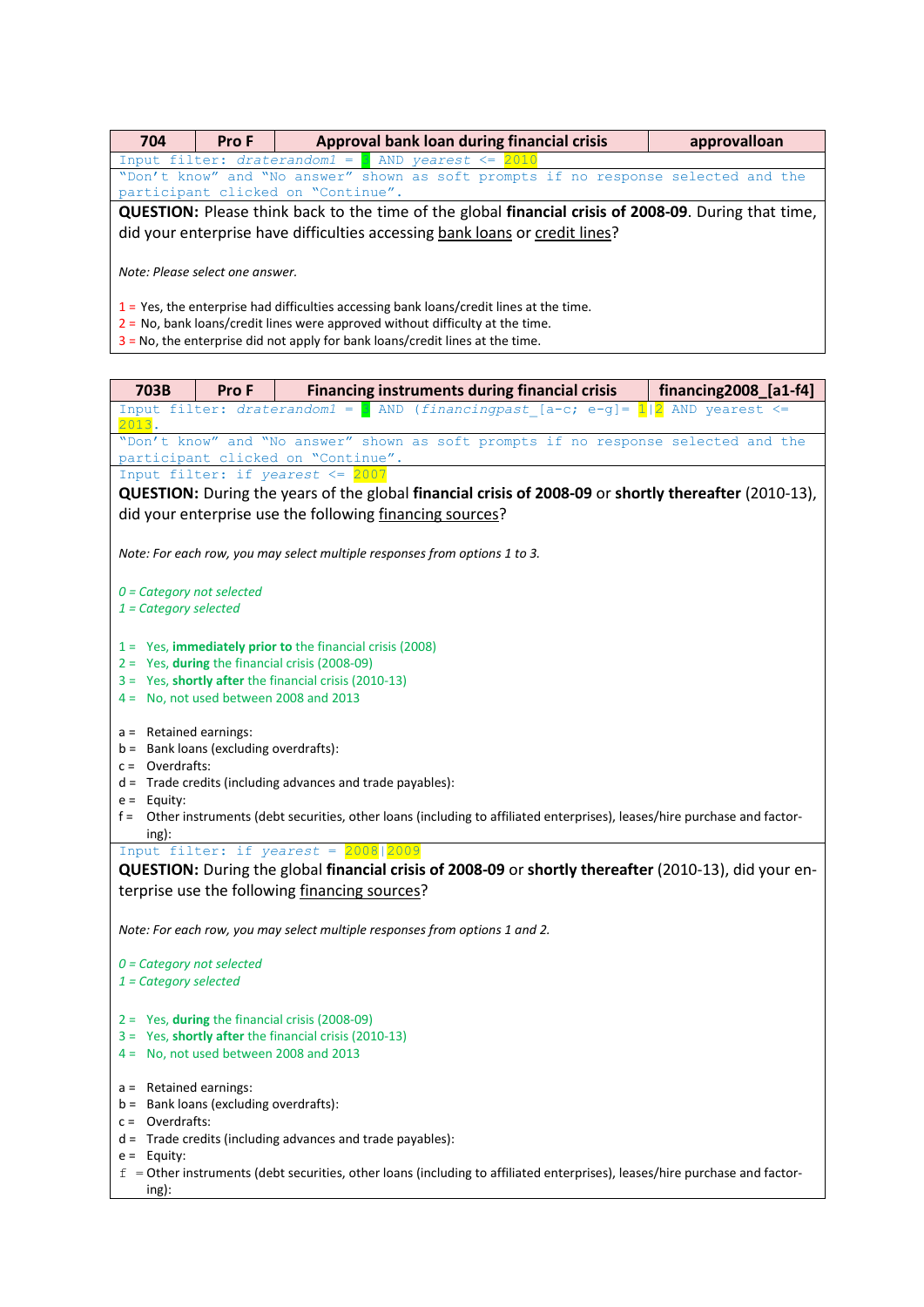Input filter: if *yearest* >= 2010 AND *yearest* <= 2013

**QUESTION:** Shortly **after the global financial crisis of 2008-09**, i.e. in the period between **2010** and 2013, did your enterprise use the following financing sources?

*Note: Please select one answer for each row.*

*0 = Category not selected*

- *1 = Category selected*
- 3 = Yes, **shortly after** the financial crisis (2010-13)
- 4 = No, not used between 2010 and 2013
- a = Retained earnings:
- b = Bank loans (excluding overdrafts):
- c = Overdrafts:
- d = Trade credits (including advances and trade payables):
- $e =$  Equity:
- $f =$  Other instruments (debt securities, other loans (including to affiliated enterprises), leases/hire purchase and factoring):

| <b>X08B</b>                                                     | Core                                                   | <b>Financing sources future</b>                                                                                           | financingfuture [a-g] |  |  |  |  |
|-----------------------------------------------------------------|--------------------------------------------------------|---------------------------------------------------------------------------------------------------------------------------|-----------------------|--|--|--|--|
| Input filter: only show items with financing past $[a-g] = 2 3$ |                                                        |                                                                                                                           |                       |  |  |  |  |
|                                                                 |                                                        | "Don't know" and "No answer" shown as soft prompts if no response selected and the                                        |                       |  |  |  |  |
|                                                                 | participant clicked on "Continue".                     |                                                                                                                           |                       |  |  |  |  |
|                                                                 |                                                        | Info box <i> after the term "government-sponsored loans":</i>                                                             |                       |  |  |  |  |
|                                                                 |                                                        | "Government-sponsored loans include, for example, public sector support in the form                                       |                       |  |  |  |  |
|                                                                 |                                                        | of guarantees, reduced interest rates or funding grants."                                                                 |                       |  |  |  |  |
|                                                                 |                                                        | <b>QUESTION:</b> Is your enterprise planning to use the following <i>financing sources</i> over the next three            |                       |  |  |  |  |
| months?                                                         |                                                        |                                                                                                                           |                       |  |  |  |  |
|                                                                 |                                                        |                                                                                                                           |                       |  |  |  |  |
|                                                                 |                                                        | Note: Please select one answer for each row. Please consider the next three calendar months when answering this question. |                       |  |  |  |  |
| $1 = Yes$                                                       |                                                        |                                                                                                                           |                       |  |  |  |  |
|                                                                 |                                                        | 2 = No, however, there are plans to use them at a later point in time                                                     |                       |  |  |  |  |
|                                                                 | $3 = No$ , no use at all planned                       |                                                                                                                           |                       |  |  |  |  |
|                                                                 |                                                        |                                                                                                                           |                       |  |  |  |  |
| a                                                               | Retained earnings:                                     |                                                                                                                           |                       |  |  |  |  |
| b                                                               | Bank loans (excluding overdrafts):                     |                                                                                                                           |                       |  |  |  |  |
| c                                                               | Overdrafts:                                            |                                                                                                                           |                       |  |  |  |  |
| Government-sponsored loans <i>:<br/>d</i>                       |                                                        |                                                                                                                           |                       |  |  |  |  |
| e                                                               | Trade credits (including advances and trade payables): |                                                                                                                           |                       |  |  |  |  |
| f<br>Equity:                                                    |                                                        |                                                                                                                           |                       |  |  |  |  |
| g<br>ing):                                                      |                                                        | Other instruments (debt securities, other loans (including to affiliated enterprises), leases/hire purchase and factor-   |                       |  |  |  |  |

**705 Pro 6 Home office after pandemic wfhpastcorona\_[a, b]** "Don't know" and "No answer" shown as soft prompts if no response selected and the participant clicked on "Continue". **QUESTION:** Employees are working from home more frequently on account of the coronavirus pandemic. On average, how many days per week do you think employees at your enterprise will work from home **in future**? *Note: Please select one answer for each column. In your answer, please take this question as referring to full-time employees.*  $a =$  In the short to medium term, or as long as the pandemic continues:

- $b =$  In the long term, after the end of the pandemic:
- $1 = 5$  days per week
- $2 = 4$  days per week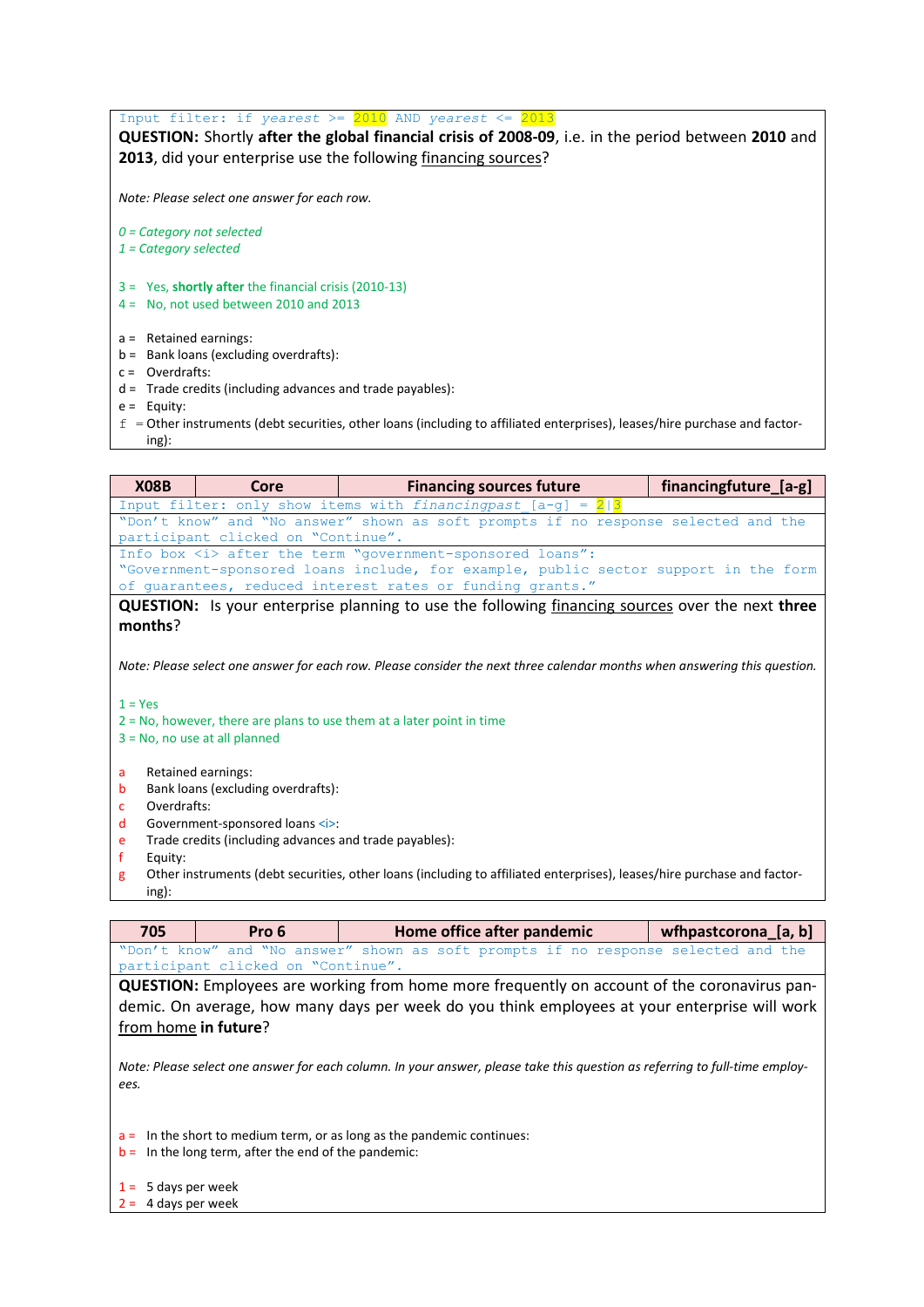- $3 = 3$  days per week
- $4 = 2$  days per week
- $5 = 1$  day per week
- $6 =$  Not at all, or less than 1 day per week
- 7 = Only in exceptional cases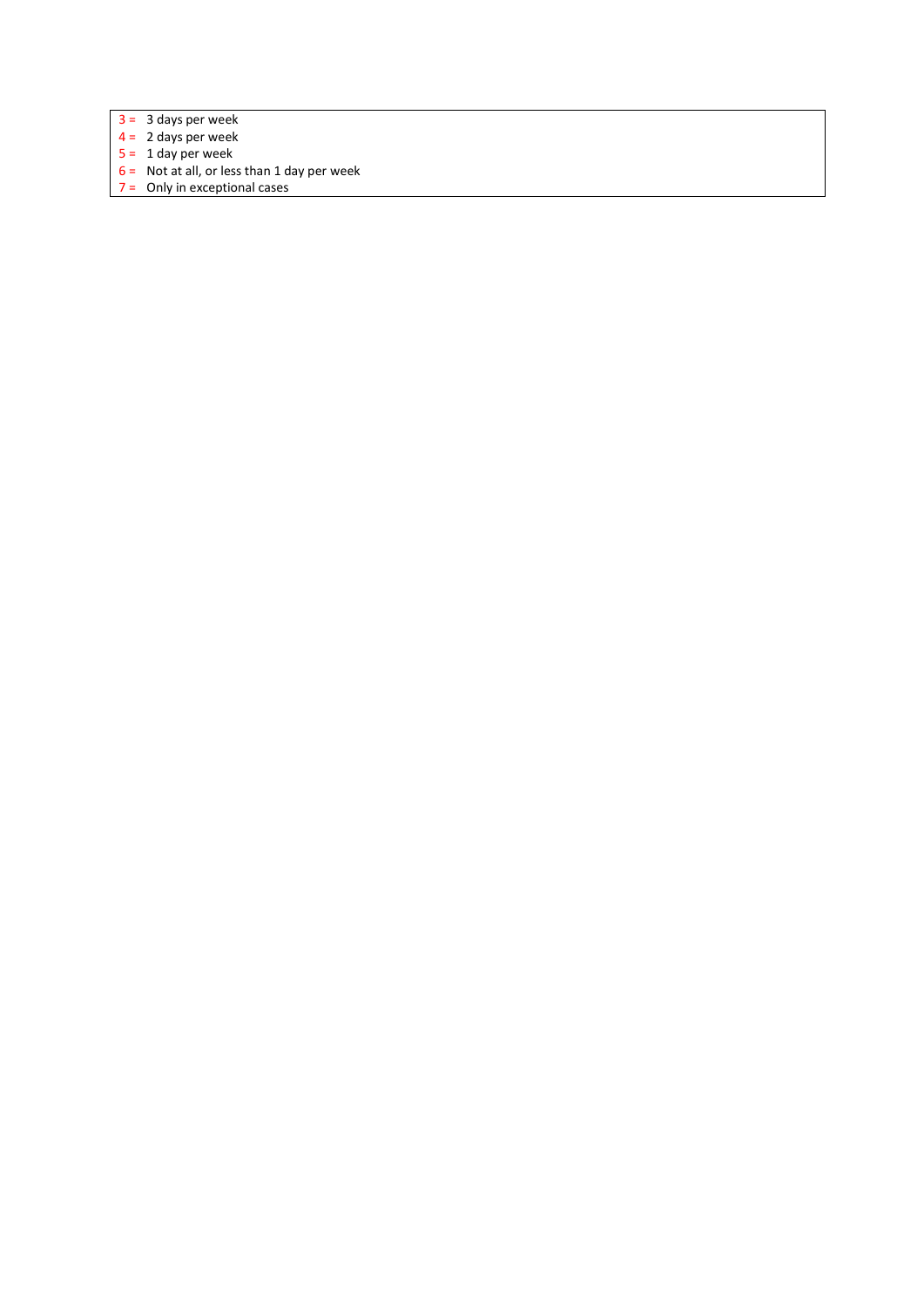| 706                                                            | Pro 6                                                                              | <b>Decision process home office</b>                                                                                       | decwfh               |  |  |  |  |
|----------------------------------------------------------------|------------------------------------------------------------------------------------|---------------------------------------------------------------------------------------------------------------------------|----------------------|--|--|--|--|
|                                                                |                                                                                    | Input filter: if wfhpastcorona [a] = $2 3 4 5$ OR wfhpastcorona [b] = $2 3 4 5$                                           |                      |  |  |  |  |
|                                                                | "Don't know" and "No answer" shown as soft prompts if no response selected and the |                                                                                                                           |                      |  |  |  |  |
|                                                                |                                                                                    | participant clicked on "Continue".                                                                                        |                      |  |  |  |  |
|                                                                |                                                                                    | <b>QUESTION:</b> How will it be decided at your enterprise who works from home on specific days and who                   |                      |  |  |  |  |
| works at the office?                                           |                                                                                    |                                                                                                                           |                      |  |  |  |  |
| Note: Please select one answer.                                |                                                                                    |                                                                                                                           |                      |  |  |  |  |
|                                                                |                                                                                    | 1 = Employees will have the flexibility to decide the days on which they work from home or at the office.                 |                      |  |  |  |  |
|                                                                |                                                                                    | 2 = Employees will have the flexibility to decide the days on which they work from home or at the office. They will, how- |                      |  |  |  |  |
|                                                                |                                                                                    | ever, have to inform their superiors in advance.                                                                          |                      |  |  |  |  |
|                                                                |                                                                                    | 3 = The head of the enterprise or the team leader will specify the days on which employees can work from home or at       |                      |  |  |  |  |
| the office.                                                    |                                                                                    |                                                                                                                           |                      |  |  |  |  |
|                                                                |                                                                                    | $4 = A$ decision has not yet been made on this.                                                                           |                      |  |  |  |  |
|                                                                |                                                                                    | 5 = Our enterprise plans to use a different decision-making process to the options listed here.                           |                      |  |  |  |  |
|                                                                |                                                                                    |                                                                                                                           |                      |  |  |  |  |
|                                                                |                                                                                    |                                                                                                                           |                      |  |  |  |  |
| 707                                                            | Pro 6                                                                              | Organisational effort to handle coronavirus                                                                               | hourorgcorona [a, b] |  |  |  |  |
|                                                                |                                                                                    | "Don't know" and "No answer" shown as soft prompts if no response selected and the                                        |                      |  |  |  |  |
|                                                                |                                                                                    | participant clicked on "Continue".                                                                                        |                      |  |  |  |  |
|                                                                |                                                                                    | QUESTION: Roughly how many hours has the head of your enterprise spent managing the impact of                             |                      |  |  |  |  |
|                                                                |                                                                                    | COVID-19 on your enterprise over the last six months? And roughly how many hours per week do                              |                      |  |  |  |  |
|                                                                |                                                                                    | you think they will spend doing this over the next six months?                                                            |                      |  |  |  |  |
|                                                                |                                                                                    | Note: Please select one answer for each column.                                                                           |                      |  |  |  |  |
|                                                                |                                                                                    |                                                                                                                           |                      |  |  |  |  |
| $a =$ Over the past 6 months:<br>$b =$ Over the next 6 months: |                                                                                    |                                                                                                                           |                      |  |  |  |  |
|                                                                |                                                                                    |                                                                                                                           |                      |  |  |  |  |
| No time at all<br>$1 =$                                        |                                                                                    |                                                                                                                           |                      |  |  |  |  |
| $2 =$ Up to 1 hour per week                                    |                                                                                    |                                                                                                                           |                      |  |  |  |  |
|                                                                |                                                                                    | $3 =$ More than 1 and up to 5 hours per week<br>$4 =$ More than 5 and up to 10 hours per week                             |                      |  |  |  |  |

 $6 =$  More than 20 hours per week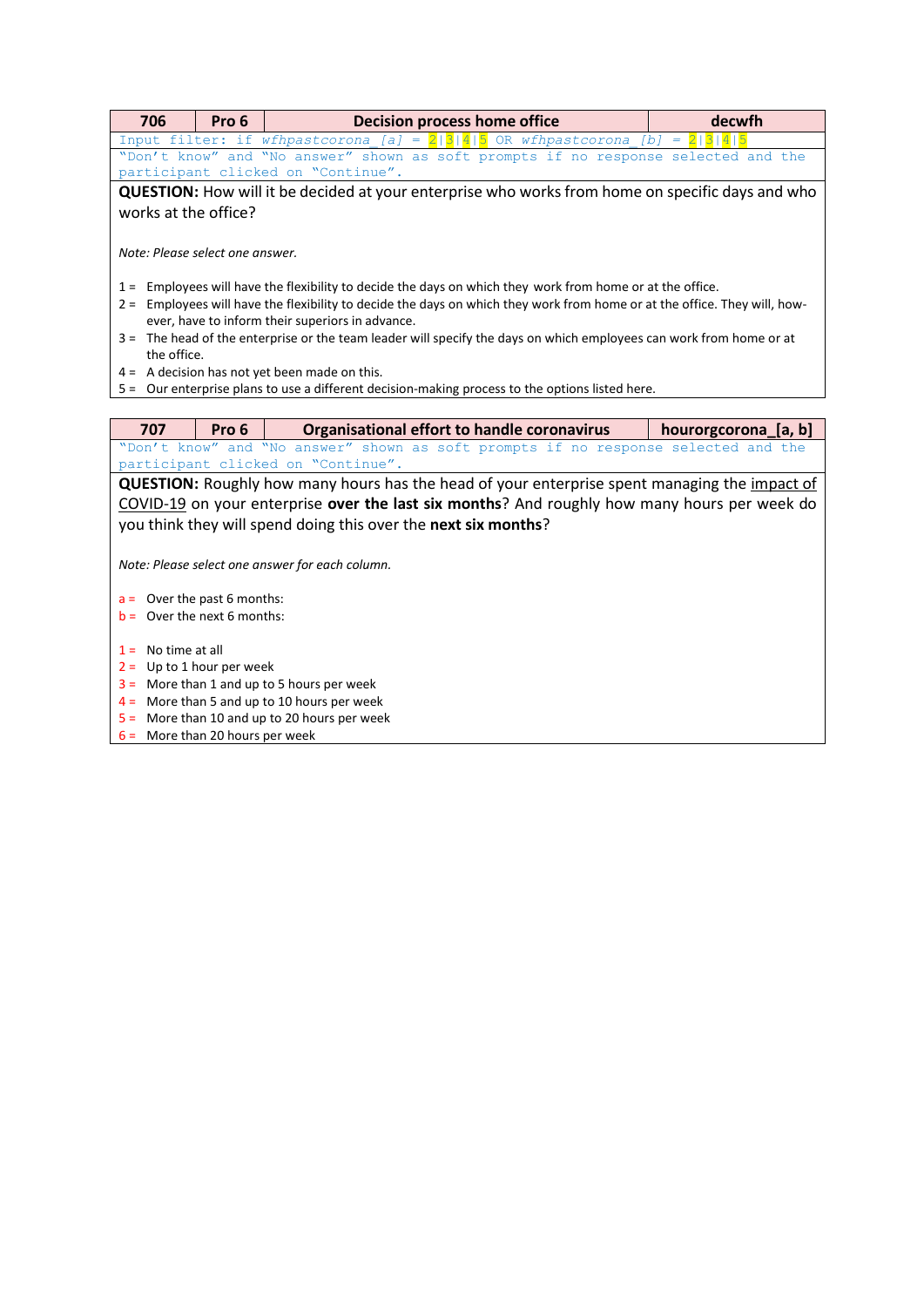| 708                                                    | Pro H                                                             | <b>Payment instruments clients</b>                                                                                                                                                                                                                                                                                                                                                                                                                                        | paymentclient [1a-2n] |
|--------------------------------------------------------|-------------------------------------------------------------------|---------------------------------------------------------------------------------------------------------------------------------------------------------------------------------------------------------------------------------------------------------------------------------------------------------------------------------------------------------------------------------------------------------------------------------------------------------------------------|-----------------------|
|                                                        | Input filter: draterandom1 =                                      |                                                                                                                                                                                                                                                                                                                                                                                                                                                                           |                       |
|                                                        | Randomise the order of options 1-14                               |                                                                                                                                                                                                                                                                                                                                                                                                                                                                           |                       |
|                                                        |                                                                   | "Don't know" and "No answer" shown as soft prompts for a and b separately if no re-<br>sponse selected and the participant clicked on "Continue".                                                                                                                                                                                                                                                                                                                         |                       |
|                                                        |                                                                   | Info box <i> after the term "instant payment":</i>                                                                                                                                                                                                                                                                                                                                                                                                                        |                       |
|                                                        |                                                                   | "Payment transfer that is credited to your enterprise's account after a maximum of                                                                                                                                                                                                                                                                                                                                                                                        |                       |
| ten seconds."                                          |                                                                   |                                                                                                                                                                                                                                                                                                                                                                                                                                                                           |                       |
|                                                        |                                                                   | Info box <i> after the term "retailer card with a payment function":<br/>"Cards issued by your enterprise granting discounts immediately upon use."</i>                                                                                                                                                                                                                                                                                                                   |                       |
|                                                        |                                                                   | Info box <i> after the term "bill of exchange":<br/>"A bill of exchange is a securitised, unconditional promise on the part of the<br/>payer (drawee) to pay an agreed upon sum to the payee (drawer) at a specific time."</i>                                                                                                                                                                                                                                            |                       |
|                                                        |                                                                   | Info box <i> after the term "letter of credit":<br/>"A letter of credit is an instruction on the part of the debtor to their credit in-<br/>stitution to pay out a specific amount of money to the creditor within an agreed<br/>period of time and upon the fulfilment of specific obligations (usually handing<br/>over documents named in the letter of credit). Letters of credit are mostly used in<br/>foreign trade financing (and more rarely domestically)."</i> |                       |
|                                                        |                                                                   | Info box <i> after the term "e-payment scheme":<br/>"A specialised method for making payments online, which either uses an existing<br/>payment instrument or settles the obligation to pay funds that were already trans-<br/>ferred. Examples: PayPal, Amazon Pay, Klarna/SOFORT Überweisung or Giropay."</i>                                                                                                                                                           |                       |
|                                                        | central bank digital currency)"                                   | Info box <i> after the term "private crypto-assets":<br/>"Units of value which are only available in a digital format and which work on the<br/>basis of encryption technology (cryptography). Bitcoin is one of the best-known<br/>crypto-assets. This does not include currency issued by sovereign entities (e.g.</i>                                                                                                                                                  |                       |
|                                                        |                                                                   | <b>QUESTION:</b> Now we have a question about the payment options your enterprise accepts for incoming                                                                                                                                                                                                                                                                                                                                                                    |                       |
|                                                        |                                                                   | payments. Which payment options can customers and other enterprises currently use and which pay-<br>ment options will they likely be able to use to pay your enterprise in five years?                                                                                                                                                                                                                                                                                    |                       |
|                                                        |                                                                   |                                                                                                                                                                                                                                                                                                                                                                                                                                                                           |                       |
|                                                        |                                                                   | Note: State the payment options regardless of whether they are actually used. Please select all answers that apply.                                                                                                                                                                                                                                                                                                                                                       |                       |
| $0 =$ Category not selected<br>$1 =$ Category selected |                                                                   |                                                                                                                                                                                                                                                                                                                                                                                                                                                                           |                       |
|                                                        |                                                                   |                                                                                                                                                                                                                                                                                                                                                                                                                                                                           |                       |
| $a = At present$                                       |                                                                   |                                                                                                                                                                                                                                                                                                                                                                                                                                                                           |                       |
| $b =$ In five years                                    |                                                                   |                                                                                                                                                                                                                                                                                                                                                                                                                                                                           |                       |
|                                                        |                                                                   |                                                                                                                                                                                                                                                                                                                                                                                                                                                                           |                       |
| $1 =$ Cash:                                            | $2 =$ Girocard or other debit card:                               |                                                                                                                                                                                                                                                                                                                                                                                                                                                                           |                       |
| $3 =$ Credit card:                                     |                                                                   |                                                                                                                                                                                                                                                                                                                                                                                                                                                                           |                       |
|                                                        |                                                                   | 4 = Mobile payment, e.g. with a smartphone or smartwatch                                                                                                                                                                                                                                                                                                                                                                                                                  |                       |
| $5 =$ Credit transfer:                                 |                                                                   |                                                                                                                                                                                                                                                                                                                                                                                                                                                                           |                       |
| $6 =$ Instant payment $\langle i \rangle$ :            |                                                                   |                                                                                                                                                                                                                                                                                                                                                                                                                                                                           |                       |
| $7 =$ Direct debit:                                    |                                                                   |                                                                                                                                                                                                                                                                                                                                                                                                                                                                           |                       |
| $8 = \text{Voucher/gift card:}$                        |                                                                   |                                                                                                                                                                                                                                                                                                                                                                                                                                                                           |                       |
|                                                        | $9 =$ Retailer card with a payment function $\langle i \rangle$ : |                                                                                                                                                                                                                                                                                                                                                                                                                                                                           |                       |
| $10 =$ Bill of exchange $\langle i \rangle$ :          |                                                                   |                                                                                                                                                                                                                                                                                                                                                                                                                                                                           |                       |
| 11 = Letter of credit $\langle i \rangle$ :            |                                                                   |                                                                                                                                                                                                                                                                                                                                                                                                                                                                           |                       |
| $12$ = Cheque:                                         | $13$ = E-payment scheme $\langle i \rangle$ :                     |                                                                                                                                                                                                                                                                                                                                                                                                                                                                           |                       |
|                                                        | 14 = Private crypto-assets <i>:</i>                               |                                                                                                                                                                                                                                                                                                                                                                                                                                                                           |                       |
|                                                        |                                                                   |                                                                                                                                                                                                                                                                                                                                                                                                                                                                           |                       |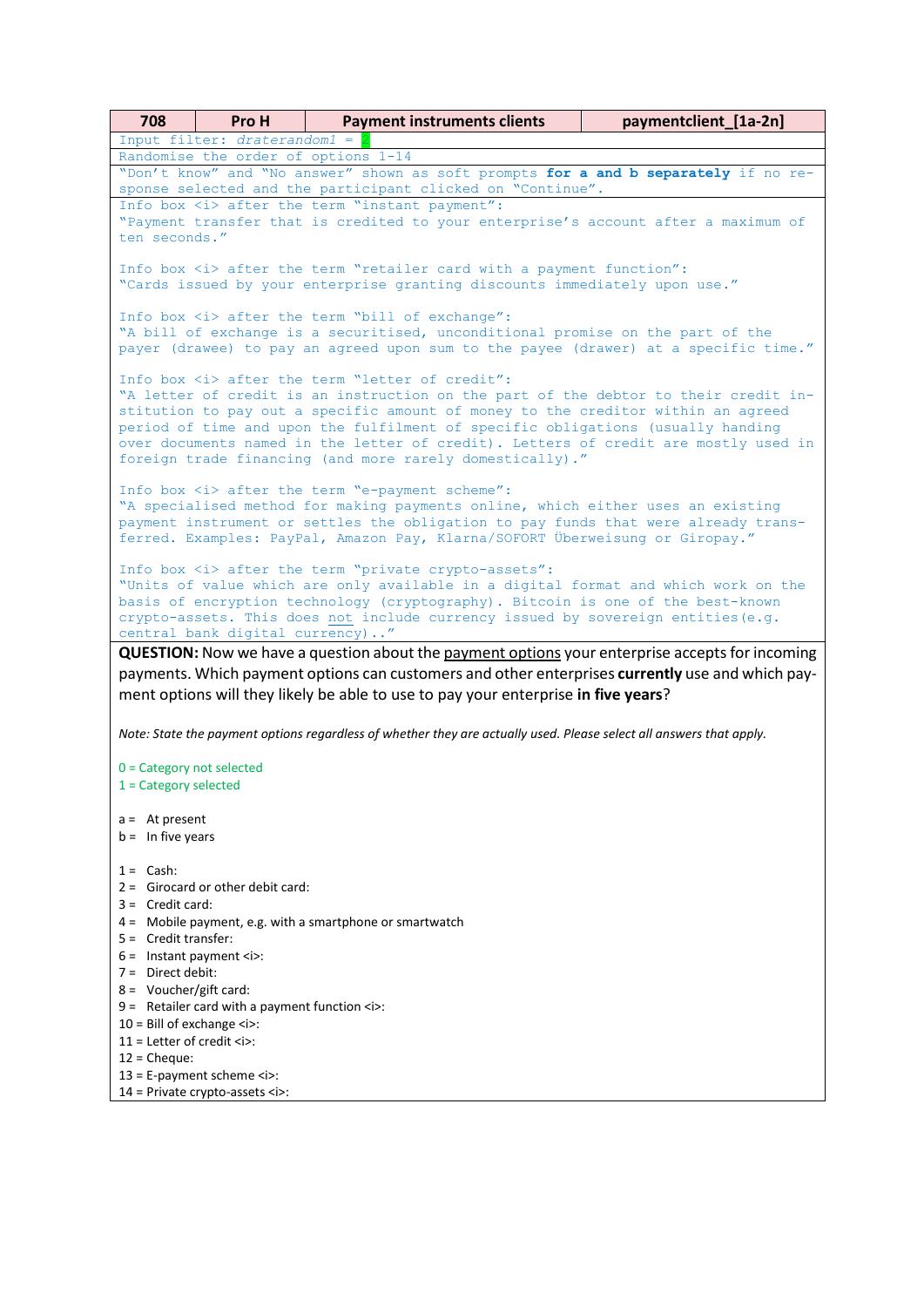| 709                                            | Pro Z                                                                                                                                             |  | Perception of blockchain in firms                                                                                                                                             | percblockchain      |  |  |  |
|------------------------------------------------|---------------------------------------------------------------------------------------------------------------------------------------------------|--|-------------------------------------------------------------------------------------------------------------------------------------------------------------------------------|---------------------|--|--|--|
| Input filter: draterandom1 =                   |                                                                                                                                                   |  |                                                                                                                                                                               |                     |  |  |  |
|                                                | "Don't know" and "No answer" shown as soft prompts if no response selected and the                                                                |  |                                                                                                                                                                               |                     |  |  |  |
|                                                |                                                                                                                                                   |  | participant clicked on "Continue".                                                                                                                                            |                     |  |  |  |
|                                                | Info box <i> after the term "blockchain technology":<br/>"A blockchain is a continuously extendable list of datasets. Each transaction builds</i> |  |                                                                                                                                                                               |                     |  |  |  |
|                                                |                                                                                                                                                   |  | on previous transactions. This makes it impossible to manipulate the existence or                                                                                             |                     |  |  |  |
|                                                |                                                                                                                                                   |  | content of the previous transaction. The technology is comparable to two primitive                                                                                            |                     |  |  |  |
|                                                |                                                                                                                                                   |  | tally sticks: they are laid next to each other and a horizontal notch is cut into                                                                                             |                     |  |  |  |
|                                                |                                                                                                                                                   |  | them, with each notch representing one debt. The creditor takes one stick and the                                                                                             |                     |  |  |  |
|                                                |                                                                                                                                                   |  | debtor takes the other. The creditor will not be able to add any more notches and<br>the debtor will not be able to erase any, because a comparison of the two sticks (block- |                     |  |  |  |
|                                                |                                                                                                                                                   |  | chain datasets) would immediately reveal this manipulation. Blockchain is a special                                                                                           |                     |  |  |  |
|                                                |                                                                                                                                                   |  | kind of distributed ledger technology (DLT). Both terms are used synonymously."                                                                                               |                     |  |  |  |
|                                                |                                                                                                                                                   |  | <b>QUESTION:</b> Next, we would like to ask you about the use of a new digital technology. Which statement                                                                    |                     |  |  |  |
|                                                |                                                                                                                                                   |  | on blockchain technology <i> best describes your enterprise at present?</i>                                                                                                   |                     |  |  |  |
|                                                |                                                                                                                                                   |  |                                                                                                                                                                               |                     |  |  |  |
|                                                |                                                                                                                                                   |  |                                                                                                                                                                               |                     |  |  |  |
| Note: Please select one answer.                |                                                                                                                                                   |  |                                                                                                                                                                               |                     |  |  |  |
|                                                |                                                                                                                                                   |  | $1 =$ Blockchain technology is used at our enterprise.                                                                                                                        |                     |  |  |  |
|                                                |                                                                                                                                                   |  | $2 =$ Blockchain technology is being piloted at our enterprise.                                                                                                               |                     |  |  |  |
|                                                |                                                                                                                                                   |  | $3 =$ The use of blockchain technology is being tested in technical experiments.                                                                                              |                     |  |  |  |
|                                                |                                                                                                                                                   |  | $4$ = We are assessing whether blockchain technology can be implemented at our enterprise within the next few years.                                                          |                     |  |  |  |
|                                                |                                                                                                                                                   |  | 5 = We are investigating the topic of blockchain technology within our enterprise (e.g. through research, opinion-forming                                                     |                     |  |  |  |
|                                                | processes or discussion).                                                                                                                         |  |                                                                                                                                                                               |                     |  |  |  |
|                                                |                                                                                                                                                   |  | $6$ = The use of blockchain technology is not required at our enterprise.                                                                                                     |                     |  |  |  |
|                                                |                                                                                                                                                   |  | $7$ = We were/I was unfamiliar with the term "blockchain technology" until now.                                                                                               |                     |  |  |  |
|                                                |                                                                                                                                                   |  |                                                                                                                                                                               |                     |  |  |  |
| 710                                            | Pro Z                                                                                                                                             |  | Concrete use cases of blockchain in firms                                                                                                                                     | useblockchain_[a-i] |  |  |  |
| Input filter: draterandom1 =                   |                                                                                                                                                   |  | AND $percblockchain = 1 2 3 4 5$<br>"Don't know" and "No answer" shown as soft prompts if no response selected and the                                                        |                     |  |  |  |
|                                                |                                                                                                                                                   |  | participant clicked on "Continue".                                                                                                                                            |                     |  |  |  |
|                                                |                                                                                                                                                   |  | <b>QUESTION:</b> For which purposes does your enterprise already use or is likely to start using blockchain                                                                   |                     |  |  |  |
| technology <i>?</i>                            |                                                                                                                                                   |  |                                                                                                                                                                               |                     |  |  |  |
|                                                |                                                                                                                                                   |  |                                                                                                                                                                               |                     |  |  |  |
| Note: Please select all answers that apply.    |                                                                                                                                                   |  |                                                                                                                                                                               |                     |  |  |  |
|                                                |                                                                                                                                                   |  |                                                                                                                                                                               |                     |  |  |  |
| $0 =$ Category not selected                    |                                                                                                                                                   |  |                                                                                                                                                                               |                     |  |  |  |
| $1 =$ Category selected                        |                                                                                                                                                   |  |                                                                                                                                                                               |                     |  |  |  |
|                                                |                                                                                                                                                   |  |                                                                                                                                                                               |                     |  |  |  |
| $a =$ Payments                                 |                                                                                                                                                   |  |                                                                                                                                                                               |                     |  |  |  |
| $b$ = Other financial services                 |                                                                                                                                                   |  |                                                                                                                                                                               |                     |  |  |  |
| $c =$ Supply chain management (e.g. tracking)  |                                                                                                                                                   |  |                                                                                                                                                                               |                     |  |  |  |
| $d$ = Processing foreign trade business        |                                                                                                                                                   |  |                                                                                                                                                                               |                     |  |  |  |
| $e =$ (Audit-compliant) business documentation |                                                                                                                                                   |  |                                                                                                                                                                               |                     |  |  |  |
|                                                |                                                                                                                                                   |  | $f$ = Identity checking (e.g. in line with anti-money laundering requirements)                                                                                                |                     |  |  |  |
|                                                |                                                                                                                                                   |  | $g$ = Internet of things, machine-to-machine services                                                                                                                         |                     |  |  |  |
| $h =$ Contract management                      |                                                                                                                                                   |  |                                                                                                                                                                               |                     |  |  |  |
|                                                |                                                                                                                                                   |  |                                                                                                                                                                               |                     |  |  |  |
| Other use cases<br>i=                          |                                                                                                                                                   |  |                                                                                                                                                                               |                     |  |  |  |

**--- SAMPLE SPLIT 1 – END ---**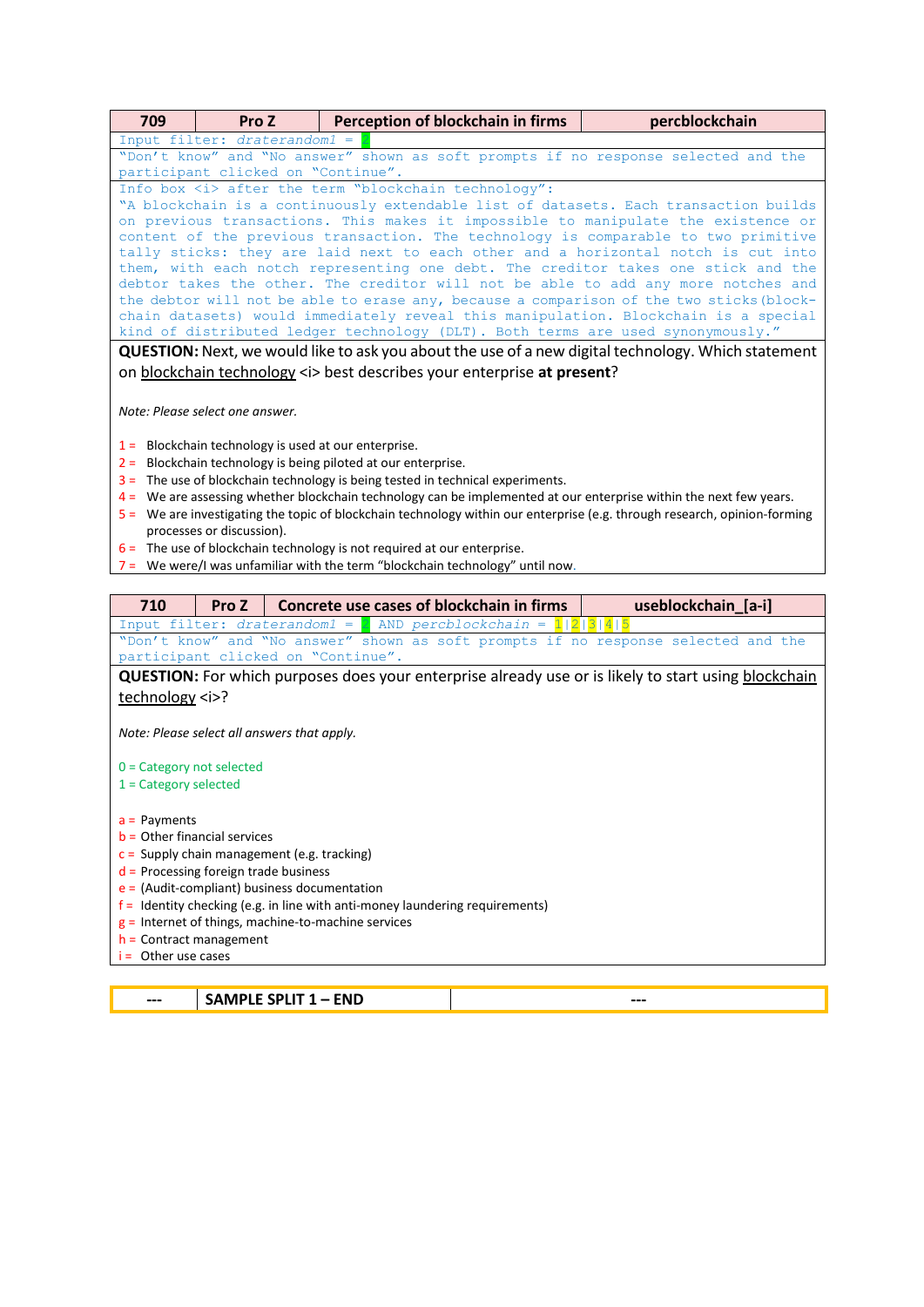| D01                     | <b>Descript</b> | <b>Firm characteristics implicit</b> | firmid |
|-------------------------|-----------------|--------------------------------------|--------|
| Input filter newcomer = |                 |                                      |        |

**QUESTION:** The information collected needs to be categorised in order to complete it. When evaluating the survey data, the Bundesbank would therefore like to merge this information with data it has on record to fulfil its tasks and which are kept in a separate database of enterprises at its premises in Frankfurt am Main, Germany. If you do not consent to this, the Bundesbank will rely on you to categorise this information yourself by means of additional questions. As you can see there, these data relate to the size, balance sheet, legal form, economic sector and other structural details of your enterprise. Your consent is required to merge these data with the survey data.

The data records will be merged at a data trustee – the Deutsche Bundesbank's Research Data and Service Centre (RDSC). The security of your data is ensured when this information is subsequently processed at the RDSC. Your consent is of course voluntary. You may withdraw it at any time. However, withdrawing your consent shall not affect the lawfulness of any processing that has taken place on the basis of this declaration of consent before it was withdrawn.

1 = Yes, consent granted.

2 = No, consent not granted.

3 = I am not authorised to grant consent.

| <b>D02</b>                                                                                                                                                                                                                | <b>Descript</b>                                                                                                          | Firm characteristics explicit employ-<br>ment                              | firmemploy |  |  |
|---------------------------------------------------------------------------------------------------------------------------------------------------------------------------------------------------------------------------|--------------------------------------------------------------------------------------------------------------------------|----------------------------------------------------------------------------|------------|--|--|
| Input filter <i>newcomer</i> = $1$                                                                                                                                                                                        |                                                                                                                          |                                                                            |            |  |  |
| Supported values are $>= 0$ .                                                                                                                                                                                             |                                                                                                                          |                                                                            |            |  |  |
|                                                                                                                                                                                                                           | "Don't know" and "No answer" shown as soft prompts if no response selected and the<br>participant clicked on "Continue". |                                                                            |            |  |  |
| If an invalid number (negative or including a comma or period) is entered the<br>following error message is shown:<br>"Please enter a valid value, without a comma or period (possible input values are 0<br>to 999999)." |                                                                                                                          |                                                                            |            |  |  |
|                                                                                                                                                                                                                           |                                                                                                                          | QUESTION: How many employees did your enterprise have on 31 December 2020? |            |  |  |

[Input field]

| <b>D03</b>                                                                                    | <b>Descript</b> | Firm characteristics explicit turnover                                             | firmturnover |
|-----------------------------------------------------------------------------------------------|-----------------|------------------------------------------------------------------------------------|--------------|
| Input filter <i>newcomer</i> = $1$                                                            |                 |                                                                                    |              |
| Supported values are $>= 0$ .                                                                 |                 |                                                                                    |              |
|                                                                                               |                 | "Don't know" and "No answer" shown as soft prompts if no response selected and the |              |
| participant clicked on "Continue".                                                            |                 |                                                                                    |              |
| Info box <i> after the term "turnover":</i>                                                   |                 |                                                                                    |              |
|                                                                                               |                 | "In place of turnover, banks/credit institutions should state their gross interest |              |
|                                                                                               |                 | and commission income and their net trading income, whilst insurers should enter   |              |
| their gross premiums written."                                                                |                 |                                                                                    |              |
|                                                                                               |                 | If an invalid number (negative or including a comma or period) is entered the fol- |              |
| lowing error message is shown:                                                                |                 |                                                                                    |              |
| "Please enter a valid value, without a comma or period (possible input values are 0           |                 |                                                                                    |              |
| to 999999999)."                                                                               |                 |                                                                                    |              |
| <b>QUESTION:</b> What was the <b>turnover</b> $\langle i \rangle$ of your enterprise in 2020? |                 |                                                                                    |              |
|                                                                                               |                 |                                                                                    |              |
|                                                                                               |                 |                                                                                    |              |

*Note: Please enter an amount in full thousands of euro.*

Turnover (excluding VAT) in 2020: [Input field],000 euro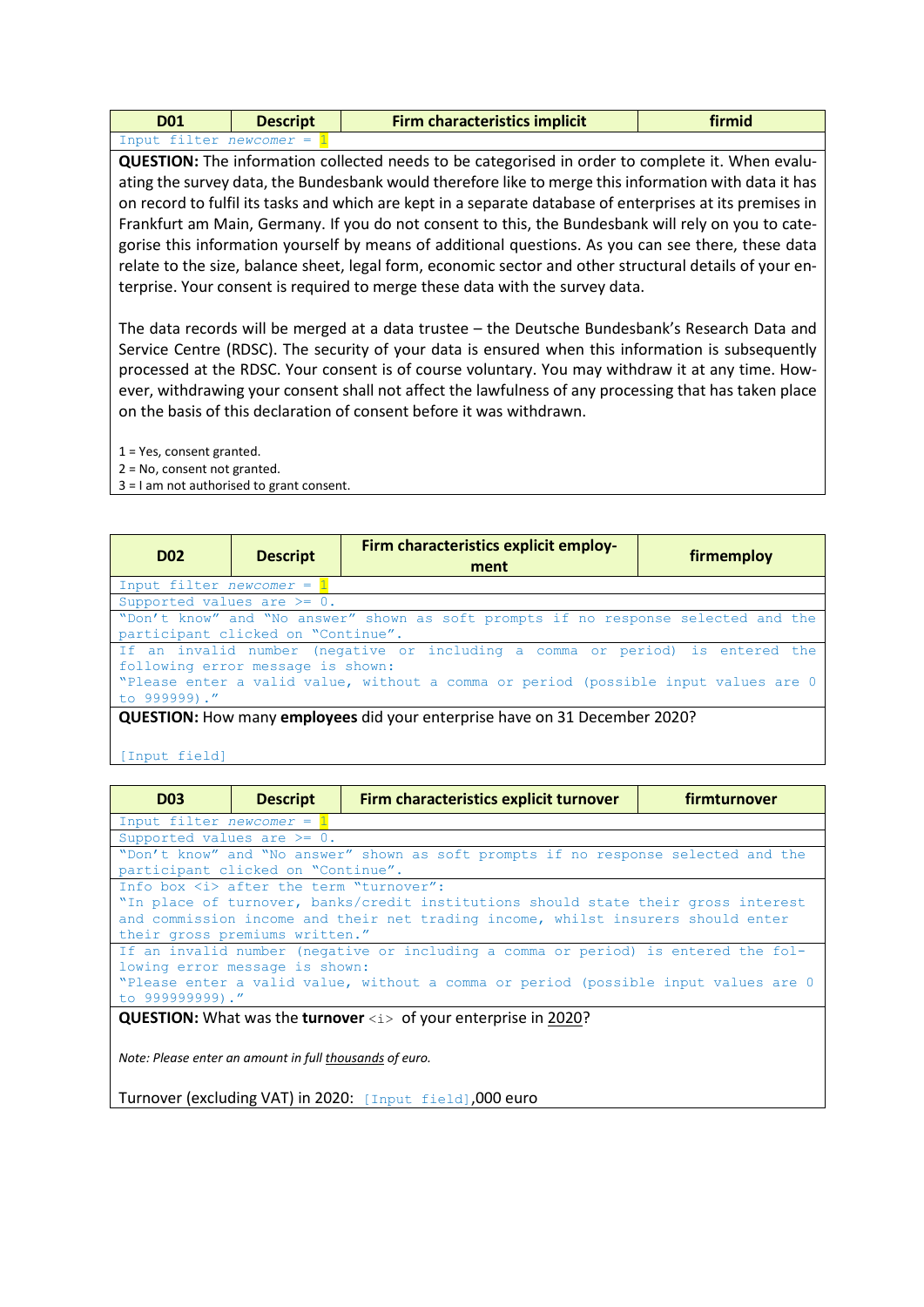| <b>D04</b>                                                                                                                                                                                                                                                                                                                                                                                                                                                                                                                                                                                                                                                      | <b>Descript</b>                                                                                                                                                                                  | Firm characteristics explicit economic sector                                                                                                                                                                                                                                                                                 | firmsector |  |  |
|-----------------------------------------------------------------------------------------------------------------------------------------------------------------------------------------------------------------------------------------------------------------------------------------------------------------------------------------------------------------------------------------------------------------------------------------------------------------------------------------------------------------------------------------------------------------------------------------------------------------------------------------------------------------|--------------------------------------------------------------------------------------------------------------------------------------------------------------------------------------------------|-------------------------------------------------------------------------------------------------------------------------------------------------------------------------------------------------------------------------------------------------------------------------------------------------------------------------------|------------|--|--|
| listed here."                                                                                                                                                                                                                                                                                                                                                                                                                                                                                                                                                                                                                                                   | Input filter <i>newcomer</i> = $1$                                                                                                                                                               | Info box <i> after the term "economic sector":<br/>"All economic sectors according to the IAB Establishment Panel classification are</i>                                                                                                                                                                                      |            |  |  |
|                                                                                                                                                                                                                                                                                                                                                                                                                                                                                                                                                                                                                                                                 | Info box <i> after the term "Agriculture, hunting and forestry, fishing":<br/>"Crop and animal production, hunting and related services; forestry and logging;<br/>fishing and aquaculture."</i> |                                                                                                                                                                                                                                                                                                                               |            |  |  |
|                                                                                                                                                                                                                                                                                                                                                                                                                                                                                                                                                                                                                                                                 |                                                                                                                                                                                                  | Info box <i> after the term "Mining and quarrying, electricity and water supply":<br/>"Mining of coal and lignite; petroleum and natural gas extraction; mining of metal<br/>ores; other mining and quarrying; mining support service activities; electricity,<br/>gas, steam and air conditioning supply; water supply."</i> |            |  |  |
|                                                                                                                                                                                                                                                                                                                                                                                                                                                                                                                                                                                                                                                                 | reproduction of recorded media."                                                                                                                                                                 | Info box <i> after the term "Manufacture of non-durable consumer products":<br/>"Manufacture of textiles; apparel; leather, leather goods and shoes; wood and of<br/>products of wood and cork, except furniture; paper and paper products; printing;</i>                                                                     |            |  |  |
|                                                                                                                                                                                                                                                                                                                                                                                                                                                                                                                                                                                                                                                                 | metal production and processing."                                                                                                                                                                | Info box <i> after the term "Manufacture of industrial goods":<br/>"Coke and refined petroleum products, manufacture of: chemical products; pharmaceu-<br/>tical products; rubber and plastic products; other non-metallic mineral products;</i>                                                                              |            |  |  |
| Info box <i> after the term "Manufacture of capital and durable consumer goods":<br/>"Machinery and equipment; manufacture of motor vehicles and motor vehicle parts,<br/>other transport equipment, other manufacturing, repair and installation of machin-<br/>ery and equipment; fabricated metal products; computers and electronic and optical<br/>products; electrical equipment; furniture."</i>                                                                                                                                                                                                                                                         |                                                                                                                                                                                                  |                                                                                                                                                                                                                                                                                                                               |            |  |  |
| Info box <i> after the term "Information and communication":<br/>"Publishing activities; film, video and television programme production; cinemas;<br/>sound recording and music publishing activities; programming and broadcasting ac-<br/>tivities; telecommunication; computer programming, consultancy and related activi-<br/>ties; information service activities."</i>                                                                                                                                                                                                                                                                                  |                                                                                                                                                                                                  |                                                                                                                                                                                                                                                                                                                               |            |  |  |
| Info box <i> after the term "Financial and insurance activities":<br/>"Provision of financial services; insurance, reinsurance and pension funding (ex-<br/>cluding compulsory social security); activities auxiliary to financial and insur-<br/>ance services."</i>                                                                                                                                                                                                                                                                                                                                                                                           |                                                                                                                                                                                                  |                                                                                                                                                                                                                                                                                                                               |            |  |  |
| services":                                                                                                                                                                                                                                                                                                                                                                                                                                                                                                                                                                                                                                                      |                                                                                                                                                                                                  | Info box <i> after the term "Business support, scientific and other professional</i>                                                                                                                                                                                                                                          |            |  |  |
| "Real estate activities; legal and accounting activities; activities of head of-<br>fices, management consultancy; architectural and engineering activities; technical<br>testing and analysis; research and development; advertising and market research;<br>other professional, scientific and technical activities; veterinary activities;<br>rental and leasing activities; employment activities; travel agency, tour operator<br>reservation service and related activities; security and investigation activities;<br>services to buildings and landscape activities; office administrative, office sup-<br>port and other business support activities." |                                                                                                                                                                                                  |                                                                                                                                                                                                                                                                                                                               |            |  |  |
| Info box <i> after the term "Other service activities":<br/>"Creative, arts and entertainment activities; libraries, archives, museums and<br/>other cultural activities; gambling and betting activities; sports activities and<br/>amusement and recreation activities; repair of computers and personal and household<br/>goods; other personal service activities."<br/>"Don't know" and "No answer" shown as soft prompts if no response selected and the</i>                                                                                                                                                                                              |                                                                                                                                                                                                  |                                                                                                                                                                                                                                                                                                                               |            |  |  |
| participant clicked on "Continue".                                                                                                                                                                                                                                                                                                                                                                                                                                                                                                                                                                                                                              |                                                                                                                                                                                                  |                                                                                                                                                                                                                                                                                                                               |            |  |  |
|                                                                                                                                                                                                                                                                                                                                                                                                                                                                                                                                                                                                                                                                 |                                                                                                                                                                                                  | QUESTION: To which economic sector <i> does your enterprise best belong?</i>                                                                                                                                                                                                                                                  |            |  |  |
|                                                                                                                                                                                                                                                                                                                                                                                                                                                                                                                                                                                                                                                                 | Note: Please select one answer.                                                                                                                                                                  |                                                                                                                                                                                                                                                                                                                               |            |  |  |
|                                                                                                                                                                                                                                                                                                                                                                                                                                                                                                                                                                                                                                                                 | 1 = Agriculture, hunting and forestry, fishing $\langle i \rangle$                                                                                                                               |                                                                                                                                                                                                                                                                                                                               |            |  |  |

- 2 = Mining and quarrying, electricity and water supply <i>
- 3 = Sewerage and waste management

4= Food products, beverages and tobacco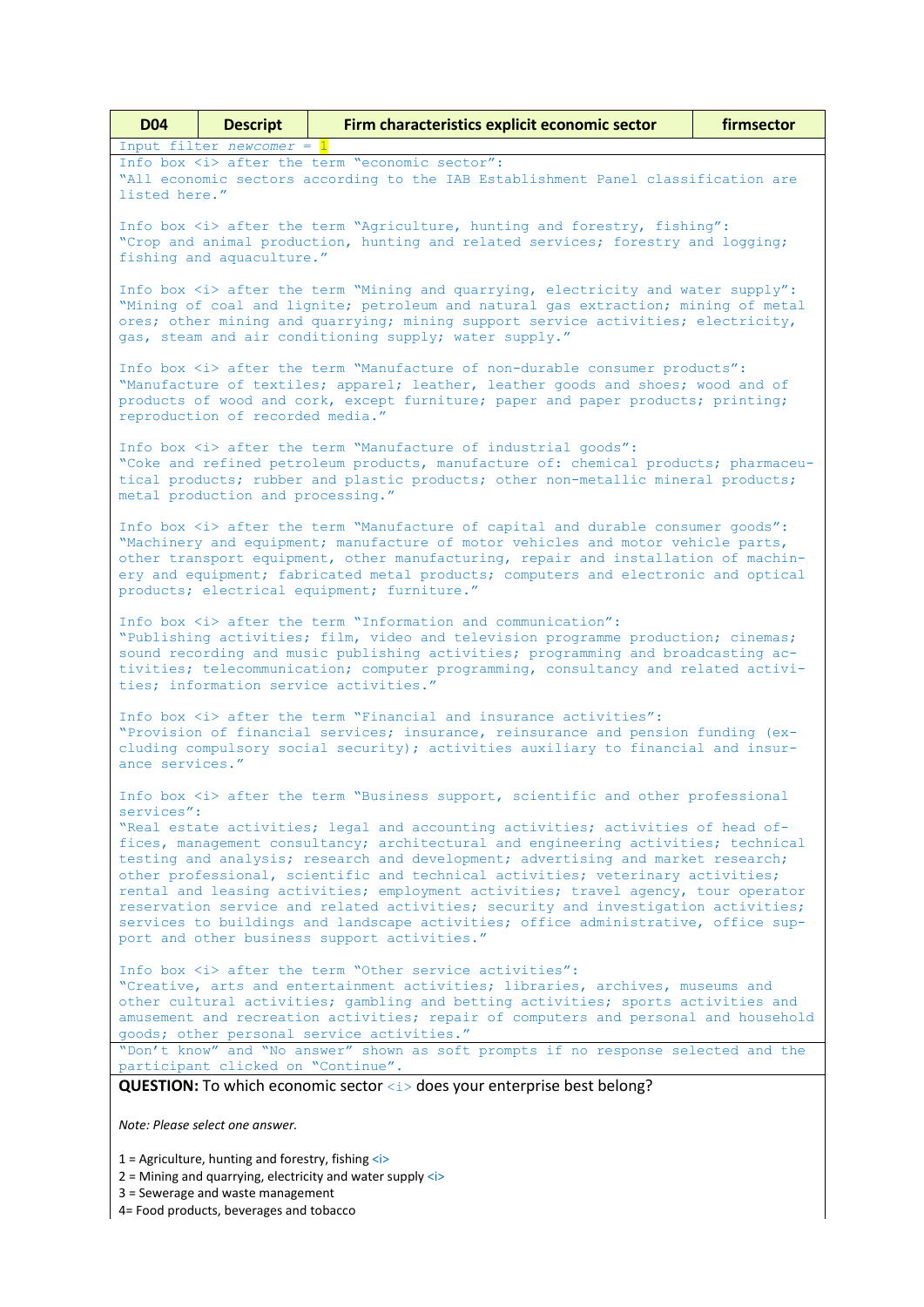5 = Manufacture of non-durable consumer products <i>

6 = Manufacture of industrial goods <i>

- 7 = Manufacture of capital and durable consumer goods <i>
- 8 = Construction
- 9 = Wholesale, sale and repair of motor vehicles
- 10= Retail (except of motor vehicles and motorcycles)
- 11 = Transportation and warehousing
- 12 = Information and communication <i>
- 13 = Accommodation and food service activities
- 14 = Financial and insurance activities <i>
- 15 = Business support, scientific and other professional services <i>

16 = Education

- 17 = Health and social services
- 18 = Other service activities <i>
- 19 = Activities of membership, religious and other organisations (excluding social work activities and sport)
- 20 = Public administration, defence, social security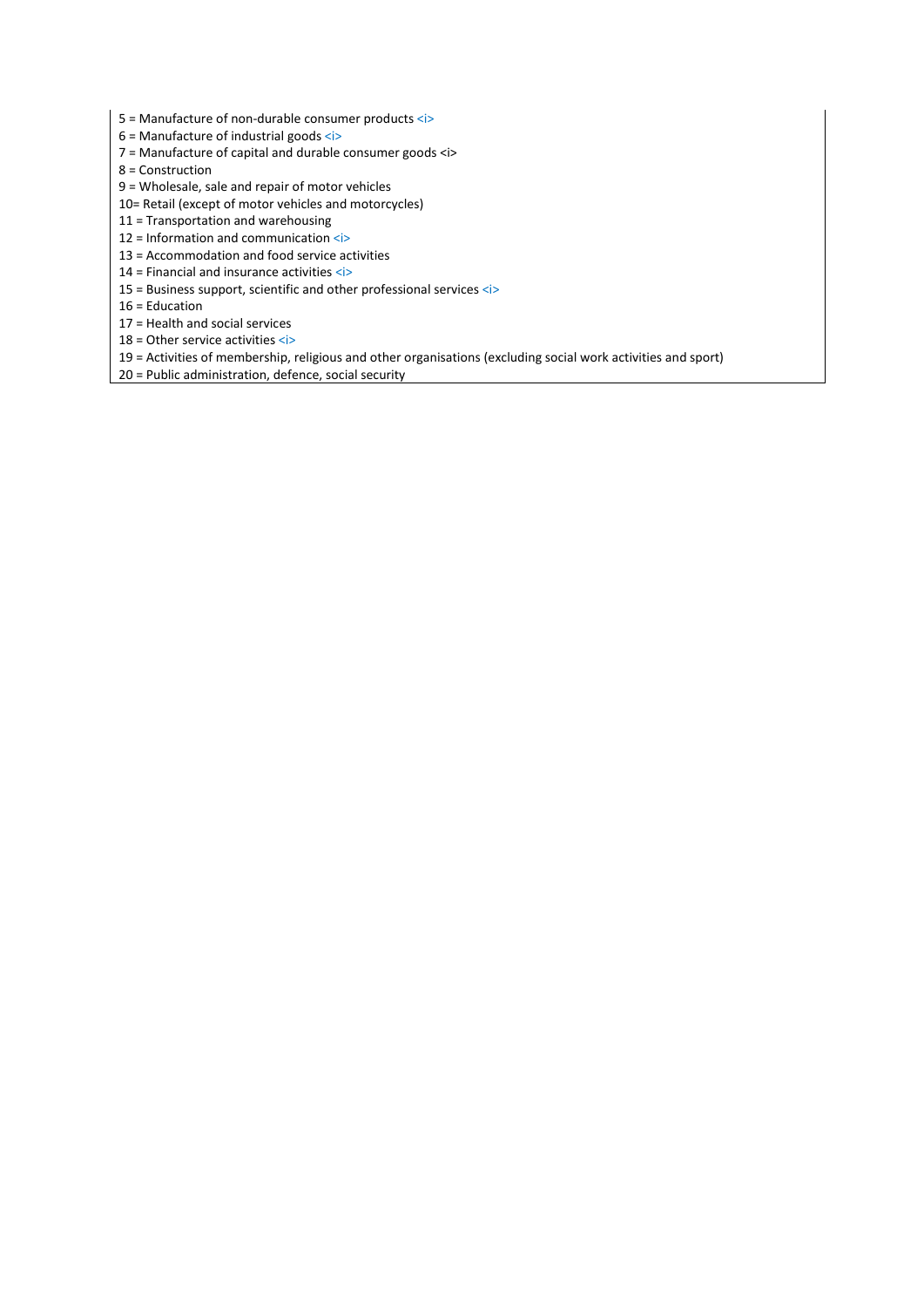| <b>D05</b>                           | <b>Descript</b>                                                                 | <b>Firm characteristics explicit ownership</b>           | firmtype |  |  |
|--------------------------------------|---------------------------------------------------------------------------------|----------------------------------------------------------|----------|--|--|
|                                      | Input filter newcomer =                                                         |                                                          |          |  |  |
|                                      |                                                                                 | <b>QUESTION:</b> How would you describe your enterprise? |          |  |  |
|                                      |                                                                                 |                                                          |          |  |  |
|                                      | Note: Please select all answers that apply.                                     |                                                          |          |  |  |
|                                      |                                                                                 |                                                          |          |  |  |
|                                      | [a] Independent profit-driven enterprise that makes its own financial decisions |                                                          |          |  |  |
| [b] Branch of another enterprise     |                                                                                 |                                                          |          |  |  |
| [c] Subsidiary of another enterprise |                                                                                 |                                                          |          |  |  |
| [d] Non-profit institution           |                                                                                 |                                                          |          |  |  |
| [e] Family business                  |                                                                                 |                                                          |          |  |  |

**D06 Descript Firm characteristics explicit region firm region** Input filter *newcomer* = **QUESTION:** In which federal state is your enterprise's head office in Germany based? 1 = Baden-Württemberg 2 = Bavaria 3 = Berlin 4 = Brandenburg 5 = Bremen 6 = Hamburg 7 = Hesse 8 = Mecklenburg-West Pomerania 9 = Lower Saxony 10 = North Rhine-Westphalia 11 = Rhineland-Palatinate 12 = Saarland 13 = Saxony 14 = Saxony-Anhalt

15 = Schleswig-Holstein

16 = Thuringia

| <b>D07</b>                                                                                        | <b>Descript</b>                             | <b>Characteristics of respondent</b>                                                                       | Respondenttype [a-k] |  |  |
|---------------------------------------------------------------------------------------------------|---------------------------------------------|------------------------------------------------------------------------------------------------------------|----------------------|--|--|
| Input filter <i>newcomer</i> = $1$                                                                |                                             |                                                                                                            |                      |  |  |
|                                                                                                   |                                             | <b>QUESTION:</b> We would now like to learn more about your role in your enterprise. In which area of your |                      |  |  |
| enterprise do you work?                                                                           |                                             |                                                                                                            |                      |  |  |
|                                                                                                   |                                             |                                                                                                            |                      |  |  |
| Note: Please select all answers that apply.                                                       |                                             |                                                                                                            |                      |  |  |
|                                                                                                   |                                             |                                                                                                            |                      |  |  |
| [a] Management board                                                                              |                                             |                                                                                                            |                      |  |  |
| [b] Finance/control/accounting                                                                    |                                             |                                                                                                            |                      |  |  |
| [c] Sales/marketing/communication                                                                 |                                             |                                                                                                            |                      |  |  |
|                                                                                                   |                                             | [d] Another area (please specify): [Input field] respondenttype e                                          |                      |  |  |
|                                                                                                   |                                             | <b>QUESTION:</b> Which job title best describes your role?                                                 |                      |  |  |
|                                                                                                   |                                             |                                                                                                            |                      |  |  |
|                                                                                                   | Note: Please select all answers that apply. |                                                                                                            |                      |  |  |
|                                                                                                   |                                             |                                                                                                            |                      |  |  |
| [f] Owner/Managing director/Executive board member/Holder of general commercial power of attorney |                                             |                                                                                                            |                      |  |  |
| [g] Head of division                                                                              |                                             |                                                                                                            |                      |  |  |
| [h] Team leader                                                                                   |                                             |                                                                                                            |                      |  |  |
| [i] Administrator                                                                                 |                                             |                                                                                                            |                      |  |  |
| [j] Other (please specify): [Input field] respondenttype k                                        |                                             |                                                                                                            |                      |  |  |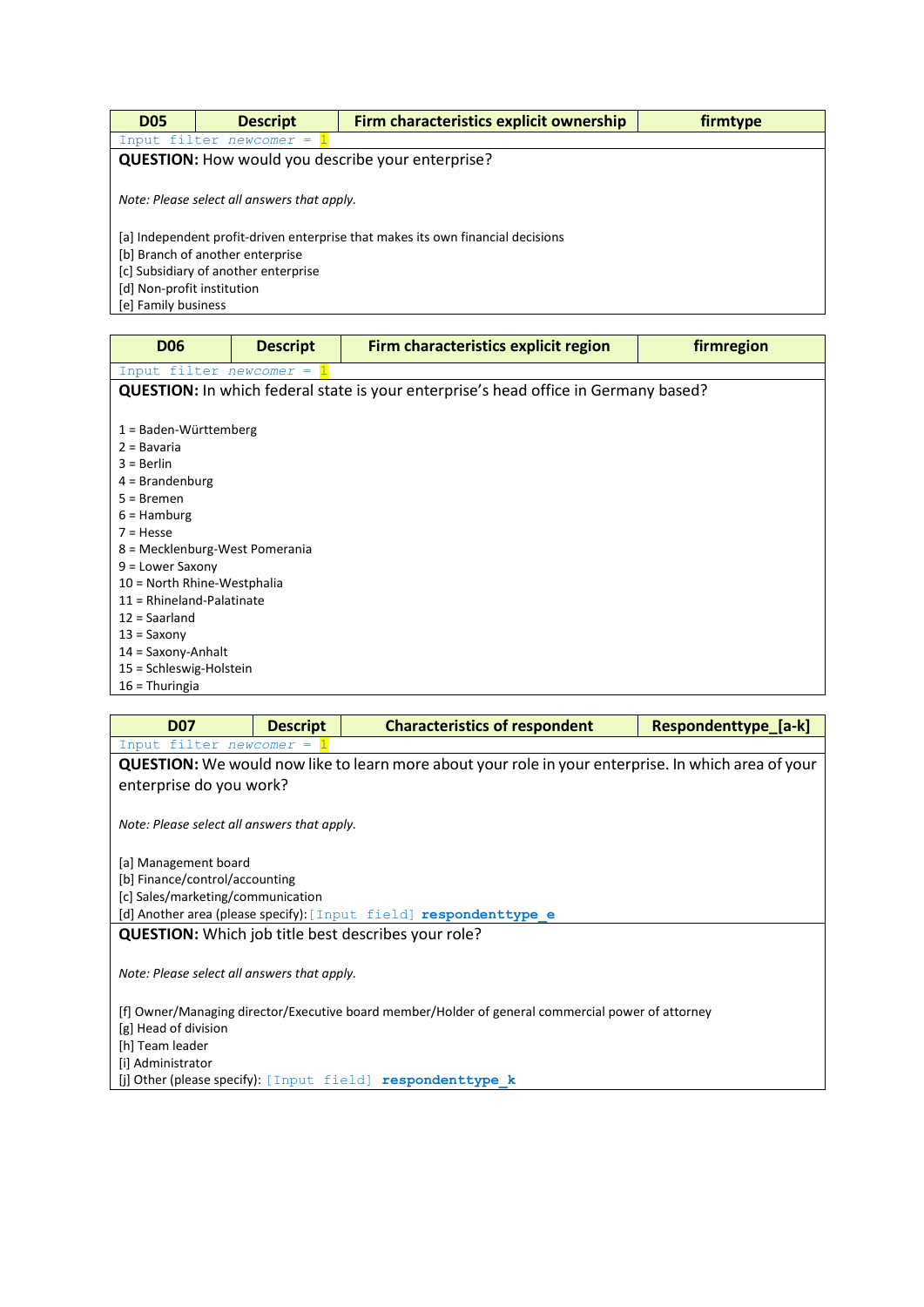| <b>F01</b>               | Core                                                                                                             | <b>Feedback questions</b>                                                          | feedback [a-b] |  |  |
|--------------------------|------------------------------------------------------------------------------------------------------------------|------------------------------------------------------------------------------------|----------------|--|--|
|                          | No input filter                                                                                                  |                                                                                    |                |  |  |
|                          |                                                                                                                  | "Don't know" and "No answer" shown as soft prompts if no response selected and the |                |  |  |
|                          | participant clicked on "Continue".                                                                               |                                                                                    |                |  |  |
|                          |                                                                                                                  | <b>QUESTION:</b> How difficult did you find the survey overall?                    |                |  |  |
|                          |                                                                                                                  |                                                                                    |                |  |  |
| $1 =$ Very difficult     |                                                                                                                  |                                                                                    |                |  |  |
| $2 =$ Somewhat difficult |                                                                                                                  |                                                                                    |                |  |  |
|                          | $3$ = Partly difficult/partly easy                                                                               |                                                                                    |                |  |  |
|                          |                                                                                                                  |                                                                                    |                |  |  |
|                          | $5 = Verv$ easy                                                                                                  |                                                                                    |                |  |  |
|                          |                                                                                                                  |                                                                                    |                |  |  |
|                          |                                                                                                                  |                                                                                    |                |  |  |
|                          |                                                                                                                  |                                                                                    |                |  |  |
| $2 =$ Somewhat too long  |                                                                                                                  |                                                                                    |                |  |  |
| $3 =$ Just right         |                                                                                                                  |                                                                                    |                |  |  |
| $4 =$ Somewhat too short |                                                                                                                  |                                                                                    |                |  |  |
|                          | $5 = Far \text{ too short}$                                                                                      |                                                                                    |                |  |  |
|                          | $4 =$ Somewhat easy<br><b>QUESTION:</b> How did you find the length of the survey?<br>$1 = Far \text{ too long}$ |                                                                                    |                |  |  |

| <b>F02</b>                                                                                           | Core | Open feedback question | feedbackopen |  |
|------------------------------------------------------------------------------------------------------|------|------------------------|--------------|--|
| No input filter                                                                                      |      |                        |              |  |
| <b>QUESTION:</b> If you have any suggestions or criticism about the survey, please let us know here. |      |                        |              |  |
| 1 = [Input field]                                                                                    |      |                        |              |  |

2 = No, nothing/no answer

| <b>P01</b> | Core                | <b>Panel participation</b> | panel |
|------------|---------------------|----------------------------|-------|
| input +    | tilter newcomer = . |                            |       |

**QUESTION:** In order to find out how you continue to manage the crisis and how your enterprise develops over the next few years, we would, going forward, like to invite you to complete additional surveys at intervals of three months. We will need to keep your contact details on file so that we can get in touch with you about the new surveys. To do this, we require your consent under the German Data Protection Act (*Datenschutzgesetz*).

Your contact details will be kept separately from the questionnaire and solely for the purpose of this further survey. They will never be traced back to the answers you have provided. Your information will remain anonymous as described above and your data will never be passed on to third parties. Once the last survey has been completed, your contact details will be permanently deleted. The data protection statement on the processing of personal contact details, as well as contact details for the data protection officer and information about the rights of data subjects can be found in the general data protection notice at

[https://www.bundesbank.de/en/bundesbank/research/survey-on-firms/survey-on-the-expecta](https://www.bundesbank.de/en/bundesbank/research/survey-on-firms/survey-on-the-expectations-of-firms-855892)[tions-of-firms-855892](https://www.bundesbank.de/en/bundesbank/research/survey-on-firms/survey-on-the-expectations-of-firms-855892)

We would be very grateful if you decided to continue participating in our research project. Of course, this is also voluntary and you can withdraw your consent at any time.

I agree that my address may be kept on file for further surveys (please select):

 $1 = Yes$ 

 $2 = No$